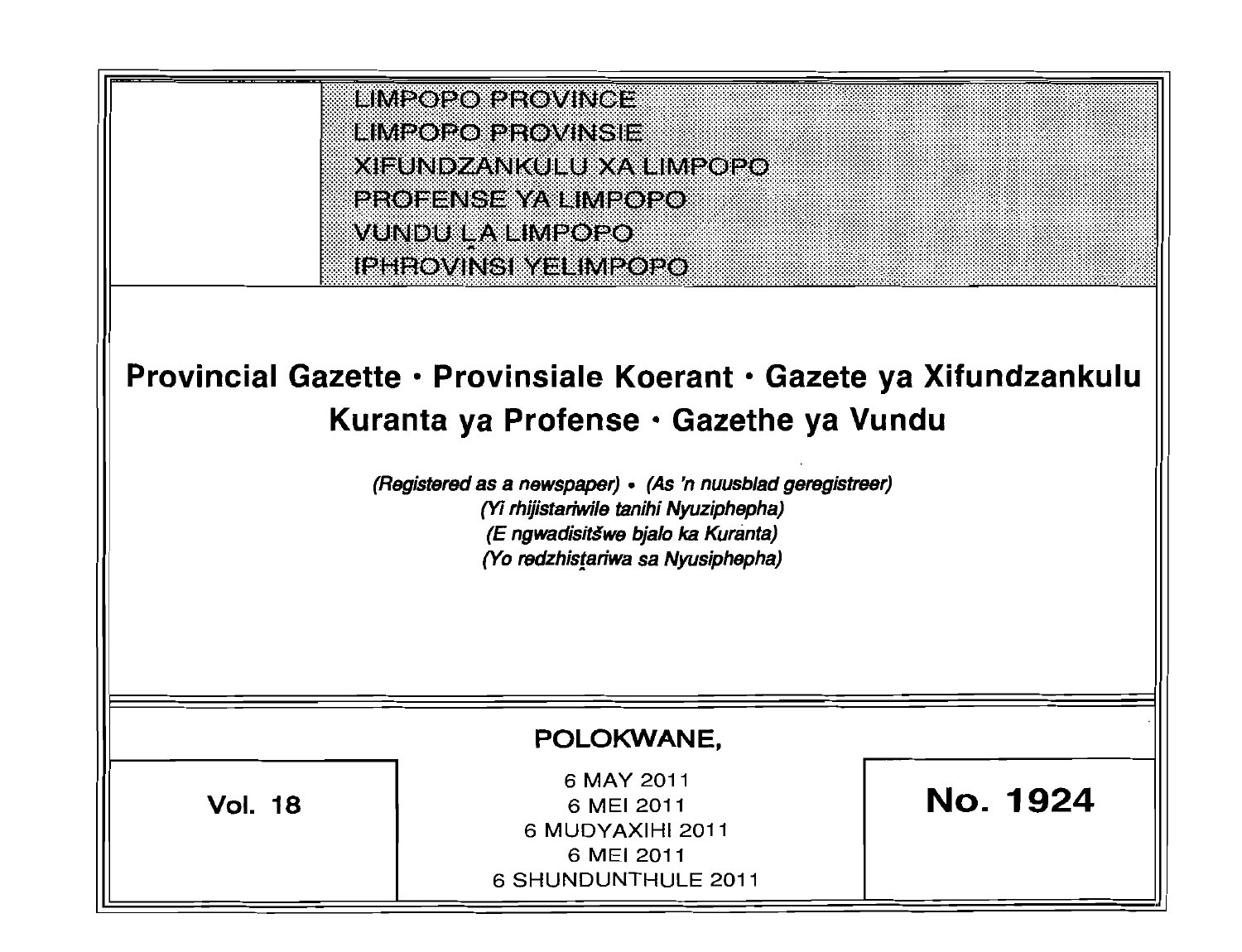# **IMPORTANT NOTICE**

The Government Printing Works will not be held responsible for faxed documents not received due **to errors on the fax machine or faxes received which are unclear or incomplete. Please be advised** . **that an "OK" slip, received from a fax machine, will not be accepted as proof that documents were received by the GPW for printing. If documents are faxed to the GPW it will be the sender's responsibility to phone and confirm that the documents were received in good order.** 

**Furthermore the Government Printing Works will also not be held responsible for cancellations and amendments which have not been done on original documents received from clients.** 

## **CONTENTS· INHOUD**

#### no.<br>No. Page Gazette No. No.

#### **GENERAL NOTICES' ALGEMENE KENNISGEWINGS**

| 106<br>106 | Town-planning and Townships Ordinance (15/1986): Establishment of township: Southern Gateway Extension 7<br>Ordonnansie op Dorpsbeplanning en Dorpe (15/1986): Stigting van dorp: Southern Gateway-uitbreiding 7 | 8<br>8 | 1924<br>1924 |
|------------|------------------------------------------------------------------------------------------------------------------------------------------------------------------------------------------------------------------|--------|--------------|
|            |                                                                                                                                                                                                                  |        |              |
| 107<br>107 | Town-planning and Townships Ordinance (15/1986): Establishment of township: Southern Gateway Extension 8<br>Ordonnansie op Dorpsbeplanning en Dorpe (15/1986): Stigting van dorp: Southern Gateway-uitbreiding 8 | 9<br>9 | 1924<br>1924 |
| 108        |                                                                                                                                                                                                                  | 9      | 1924         |
| 108        |                                                                                                                                                                                                                  | 10     | 1924         |
| 109        | Town-planning and Townships Ordinance (15/1986): Greater Tubatse Amendment Scheme 91/2006                                                                                                                        | 10     | 1924         |
| 109        | Ordonnansie op Dorpsbeplanning en Dorpe (15/1986): Groter Tubatse-grondgebruikbestuurskema 91/2006                                                                                                               | 11     | 1924         |
| 110        |                                                                                                                                                                                                                  | 11     | 1924         |
| 110        | Wet op die Opheffing van Beperkings (84/1967): Opheffing van voorwaardes: Erf 1714, Ellisras-uitbreiding 16                                                                                                      | 11     | 1924         |
| 111        | Division of Land Ordinance (20/1986): Division of land: Remainder of Portion 22, farm Vaalwater 137 KR                                                                                                           | 12     | 1924         |
| 111        | Ordonnansie op die Verdeling van Grond (20/1986): Verdeling van grond: Restant van Gedeelte 22, plaas Vaalwater                                                                                                  | 12     | 1924         |
| 112        |                                                                                                                                                                                                                  | 12     | 1924         |
| 112        |                                                                                                                                                                                                                  | 13     | 1924         |
| 113        |                                                                                                                                                                                                                  | 13     | 1924         |
| 113        | Wet op Opheffing van Beperkings (84/1967): Opheffing van voorwaardes: Gedeelte 363, plaas Bospoort 450 KR                                                                                                        | 13     | 1924         |
| 114        |                                                                                                                                                                                                                  | 14     | 1924         |
| 114        |                                                                                                                                                                                                                  | 14     | 1924         |
| 115        | Town-planning and Townships Ordinance (15/1986): Modimolle Amendment Schemes 244, 245 and 251                                                                                                                    | 14     | 1924         |
| 115        | Ordonnansie op Dorpsbeplanning en Dorpe (15/1986): Modimolle-wysigingskemas 244, 245 en 251                                                                                                                      | 15     | 1924         |
| 116        |                                                                                                                                                                                                                  | 15     | 1924         |
| 116        |                                                                                                                                                                                                                  | 16     | 1924         |
| 117        |                                                                                                                                                                                                                  | 16     | 1924         |
| 117        |                                                                                                                                                                                                                  | 16     | 1924         |
|            | <b>LOCAL AUTHORITY NOTICES · PLAASLIKE BESTUURSKENNISGEWINGS</b>                                                                                                                                                 |        |              |
| 147        | Town-planning and Townships Ordinance (15/1986): Polokwane Municipality: Polokwane/Perskebult Amendment                                                                                                          | 17     | 1924         |
| 147        | Ordonnansie op Dorpsbeplanning en Dorpe (15/1986): Polokwane Munisipaliteit: Polokwane/Perskebult-                                                                                                               |        |              |
|            |                                                                                                                                                                                                                  | 17     | 1924         |
| 159        |                                                                                                                                                                                                                  | 19     | 1924         |
| 160        | Town-planning and Townships Ordinance (15/1986): Polokwane Municipality: Polokwane/Perskebult Amendment                                                                                                          | 18     | 1924         |
| 160        | Ordonnansie op Dorpsbeplanning en Dorpe (15/1986): Polokwane Munisipaliteit: Polokwane/Perskebult-wysiging-                                                                                                      | 18     | 1924         |
| 161        | Town-planning and Townships Ordinance (15/1986): Polokwane Municipality: Polokwane/Perskebult Amendment                                                                                                          | 19     | 1924         |
| 161        | Ordonnansie op Dorpsbeplanning en Dorpe (15/1986): Polokwane Munisipaliteit: Polokwane/Perskebult-wysiging-                                                                                                      | 20     | 1924         |
| 162        | Town-planning and Townships Ordinance (15/1986): Lephalale Municipality: Ellisras/Marapong Amendment Scheme                                                                                                      | 20     | 1924         |
| 162        | Ordonnansie op Dorpsbeplanning en Dorpe (15/1986): Lephalale Munisipaliteit: Ellisras/Marapong-wysigingskema                                                                                                     | 20     | 1924         |
| 163        | Town-planning and Townships Ordinance (15/1986): Lephalale Municipality: Closure: Portion of Hendrik Pistorius                                                                                                   | 21     | 1924         |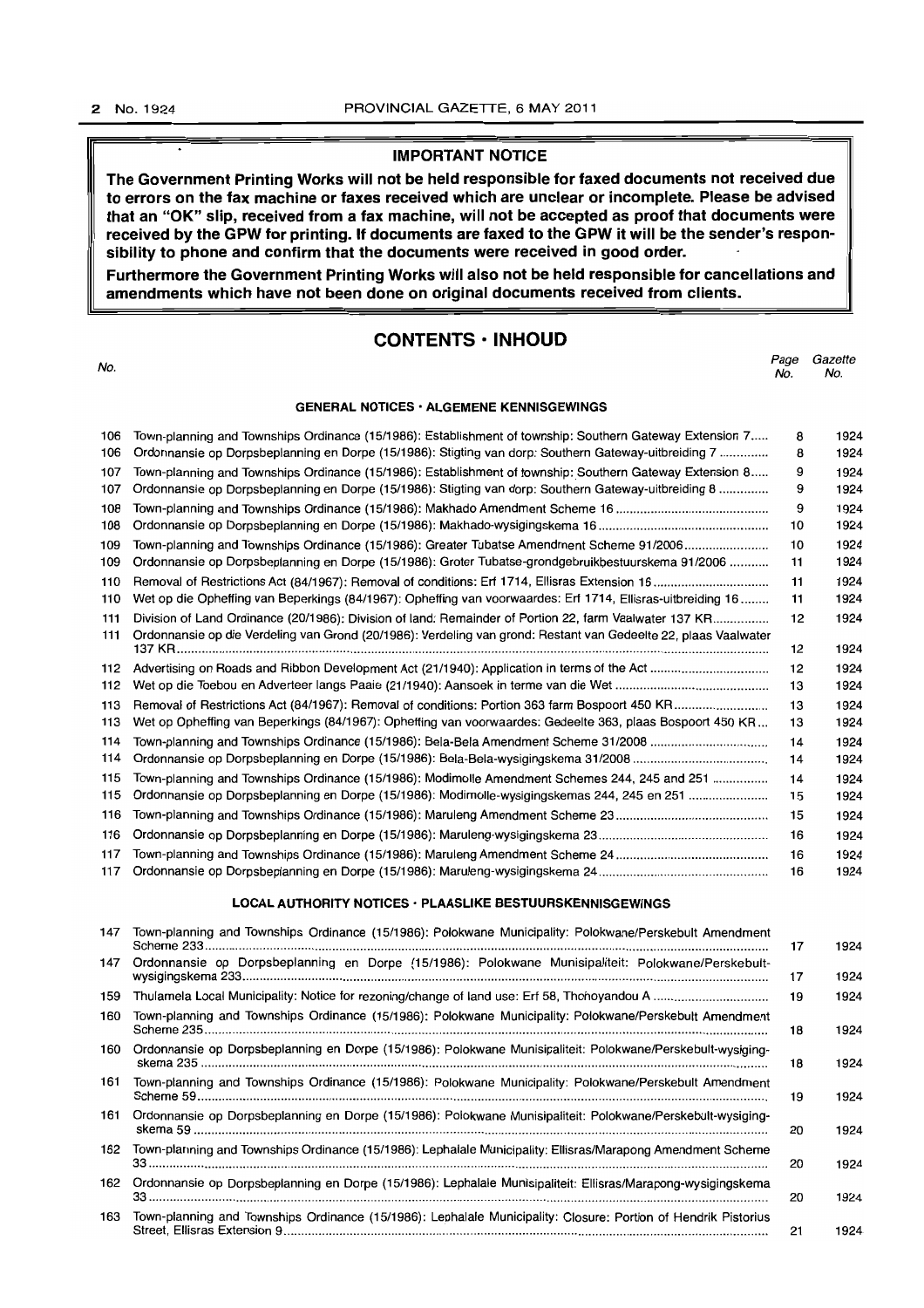No. 1924 3

| <b>IMPORTANT NOTICE</b>                                                                                                                                               |                                     |  |  |  |  |
|-----------------------------------------------------------------------------------------------------------------------------------------------------------------------|-------------------------------------|--|--|--|--|
| The                                                                                                                                                                   |                                     |  |  |  |  |
| <b>Limpopo Provincial Gazette Function</b>                                                                                                                            |                                     |  |  |  |  |
| will be transferred to the                                                                                                                                            |                                     |  |  |  |  |
| <b>Government Printer</b> in Pretoria                                                                                                                                 |                                     |  |  |  |  |
| as from 1 November 2004                                                                                                                                               |                                     |  |  |  |  |
| <b>NEW PARTICULARS ARE AS FOLLOWS:</b>                                                                                                                                |                                     |  |  |  |  |
| <b>Physical address:</b>                                                                                                                                              | <b>Postal address:</b>              |  |  |  |  |
| <b>Government Printing Works</b><br>149 Bosman Street<br>Pretoria                                                                                                     | Private Bag X85<br>Pretoria<br>0001 |  |  |  |  |
| New contact persons: Louise Fourie Tel.: (012) 334-4686<br>Mrs H. Wolmarans Tel.: (012) 334-4591                                                                      |                                     |  |  |  |  |
| Fax number:<br>$(012)$ 323-8805                                                                                                                                       |                                     |  |  |  |  |
| E-mail address:<br>hester.wolmarans@gpw.gov.za<br>louise.fourie@gpw.gov.za                                                                                            |                                     |  |  |  |  |
| <b>Contact person for subscribers:</b>                                                                                                                                |                                     |  |  |  |  |
| Mrs J. Wehmeyer Tel.: (012) 334-4753<br>Fax.: (012) 323-9574                                                                                                          |                                     |  |  |  |  |
| This phase-in period is to commence from 15 October 2004 (suggest date of advert)<br>and notice comes into operation as from 1 November 2004.                         |                                     |  |  |  |  |
| Subscribers and all other stakeholders are advised to send their advertisements<br>directly to the Government Printing Works, two weeks before the 1st November 2004. |                                     |  |  |  |  |
| In future, adverts have to be paid in advance<br>before being published in the Gazette.                                                                               |                                     |  |  |  |  |
| <b>Advertising Manager</b>                                                                                                                                            |                                     |  |  |  |  |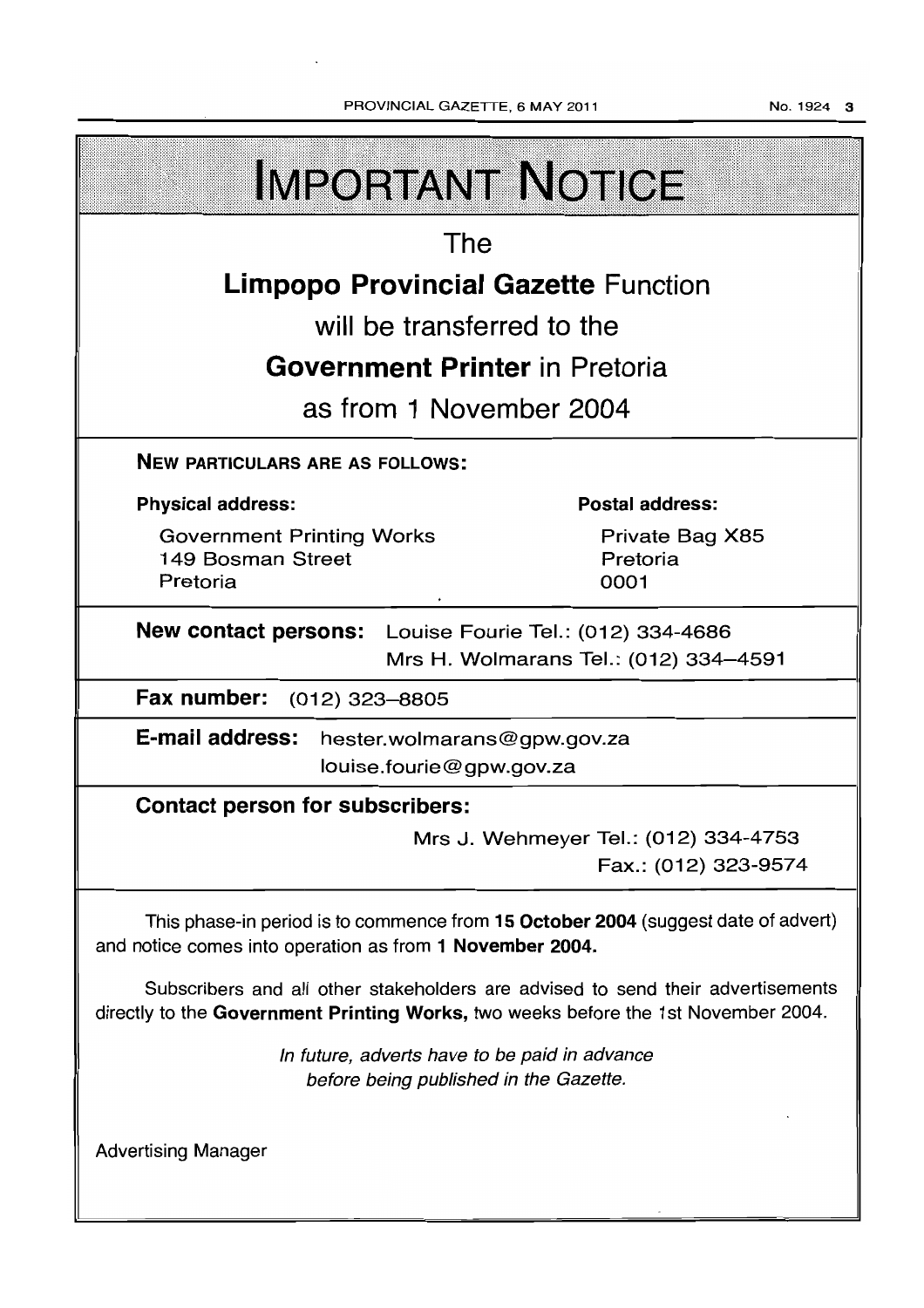IT IS THE CLIENTS RESPONSIBILITY TO ENSURE THAT THE CORRECT AMOUNT IS PAID AT THE CASHIER OR DEPOSITED INTO THE GOVERNMENT PRINTING WORKS BANK ACCOUNT AND ALSO THAT THE REQUISITION/COVERING LETTER TOGETHER WITH THE ADVERTISEMENTS AND THE PROOF OF DEPOSIT REACHES THE GOVERNMENT PRINTING WORKS IN TIME FOR INSERTION IN THE PROVINCIAL GAZETTE.

## **No ADVERTISEMENTS WILL BE PLACED WITHOUT PRIOR PROOF OF PRE-PAYMENT.**

| $\frac{1}{4}$ page R 215.43 |  |  |  |  |  |
|-----------------------------|--|--|--|--|--|
| Letter Type: Arial Size: 10 |  |  |  |  |  |
| Line Spacing: At:           |  |  |  |  |  |
| Exactly 11pt                |  |  |  |  |  |

## *1/4* page **R 430.87**

Letter Type: Arial Size: 10 Line Spacing: At:<br>Exactly 11pt Exactly

## 1/4 page **R 646.31**

Letter Type: Arial Size: 10 Line Spacing: At: Exactly 11 pt

| $\frac{1}{4}$ page R 861.74 |          |
|-----------------------------|----------|
| Letter Type: Arial          | Size: 10 |
| Line Spacing: At:           |          |
| Exactly 11pt                |          |
|                             |          |

 $P_{11}$ pooniesio)); **D** 107 00 nrn vrsn / **D 061 74 nrn nsor = 75ou**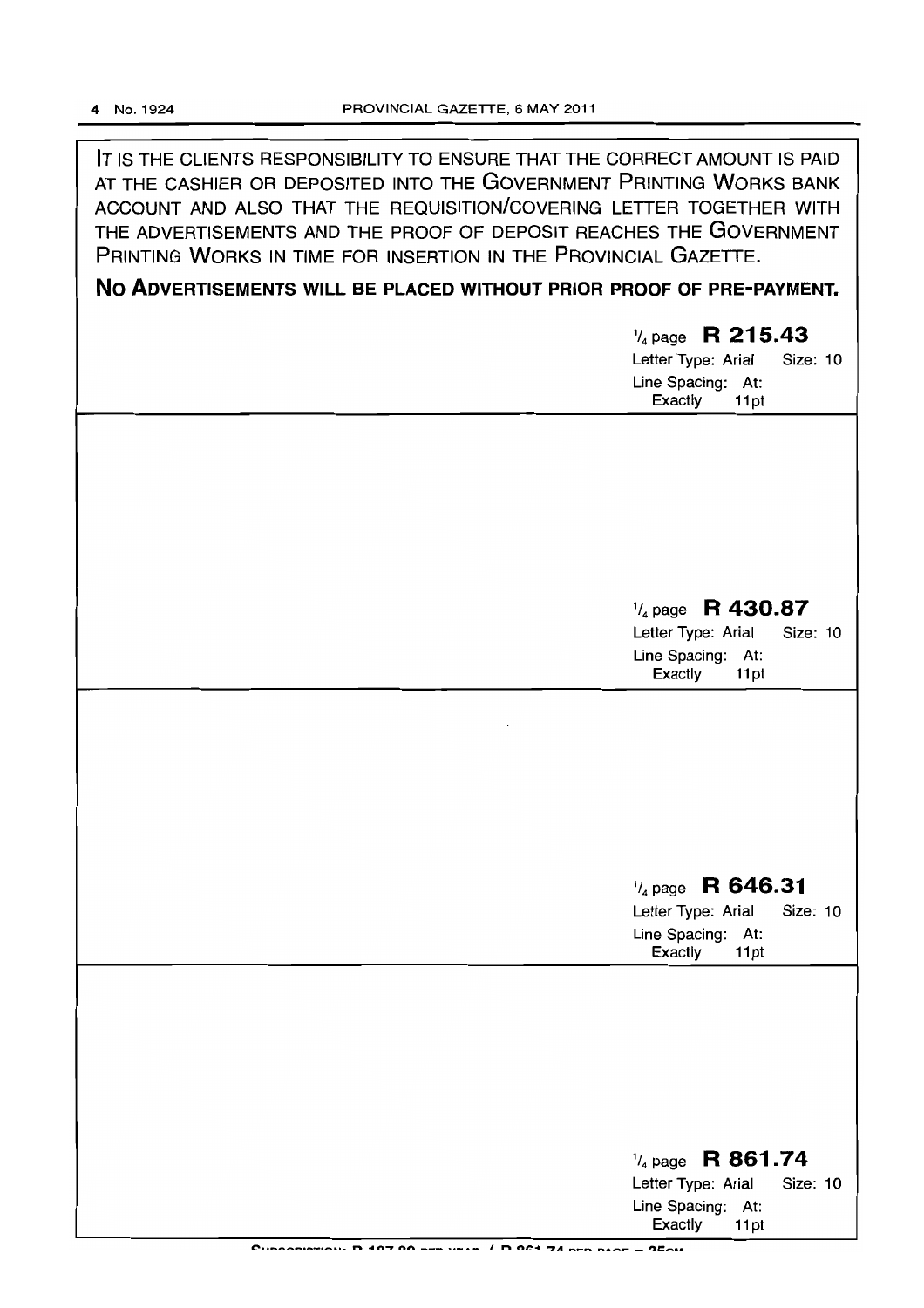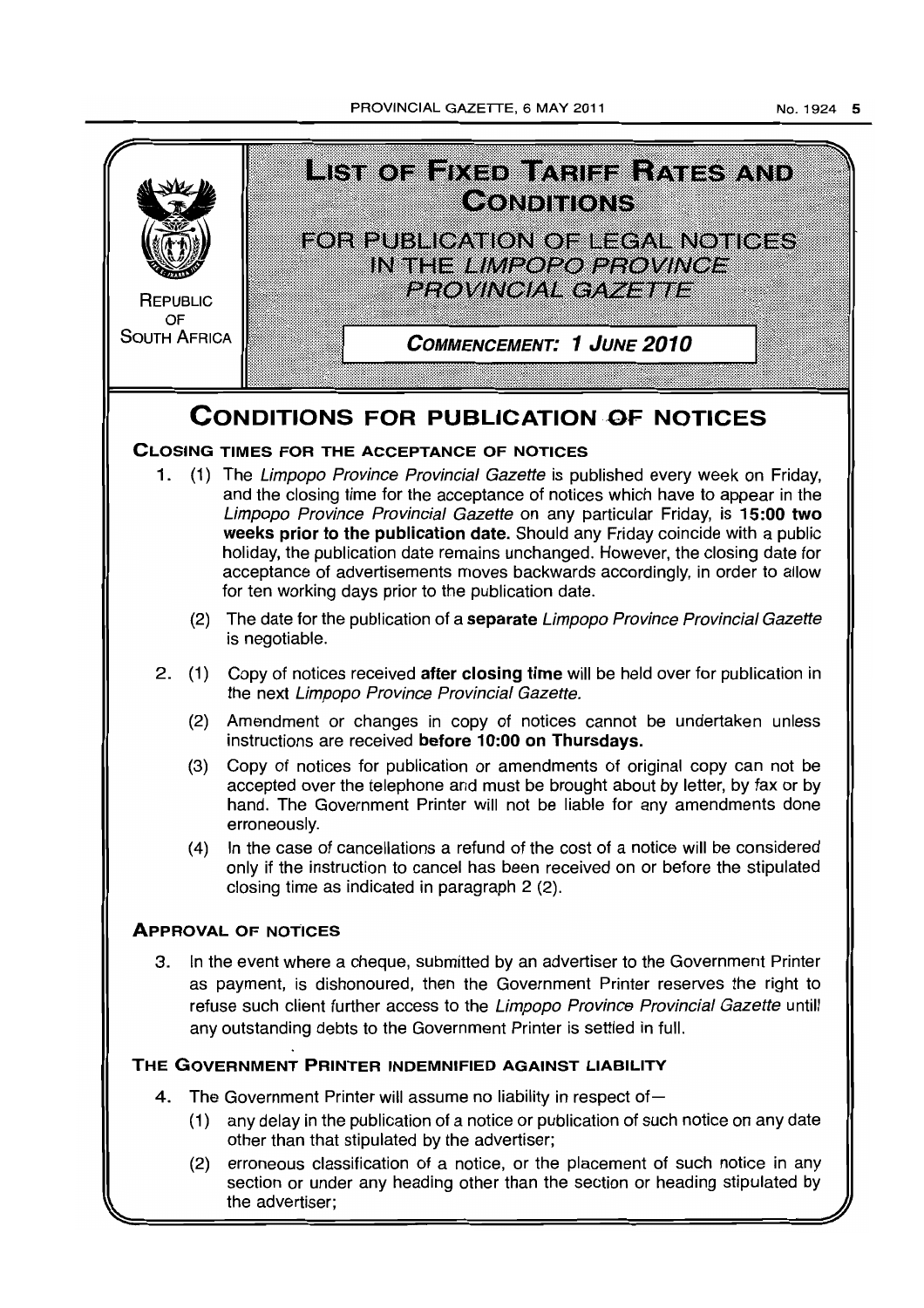(3) any editing, revision, omission, typographical errors or errors resulting from faint or indistinct copy.

## LIABILITY OF ADVERTISER

5. Advertisers will be held liable for any compensation and costs arising from any action which may be instituted against the Government Printer in consequence of the publication of any notice.

## **COPY**

- 6. Copy of notices must be typed on one side of the paper only and may not constitute part of any covering letter or document.
- 7. At the top of any copy, and set well apart from the notice, the following must be stated:

Where applicable

- (1) The heading under which the notice is to appear.
- (2) The cost of publication applicable to the notice, in accordance with the "Word Count Table".

## PAYMENT OF COST

- 9. With effect from 1 NOVEMBER 2004 no notice will be accepted for publication unless the cost of the insertion(s) is prepaid in CASH or by CHEQUE or POSTAL ORDERS. It can be arranged that money can be paid into the banking account of the Government Printer, in which case the deposit slip accompanies the advertisement before publication thereof.
- 10. (1) The cost of a notice must be calculated by the advertiser in accordance with the word count table.
	- (2) Where there is any doubt about the cost of publication of a notice, and in the case of copy, an enquiry, accompanied by the relevant copy, should be addressed to the Advertising Section, Government Printing Works, Private Bag X85, Pretoria, 0001 [Fax: (012) 323-8805], before publication.
- 11 . Overpayment resulting from miscalculation on the part of the advertiser of the cost of publication of a notice will not be refunded, unless the advertiser furnishes adequate reasons why such miscalculation occurred. In the event of underpayments, the difference will be recovered from the advertiser, and the notice(s) will not be published until such time as the full cost of such publication has been duly paid in cash or by cheque or postal orders, or into the banking account.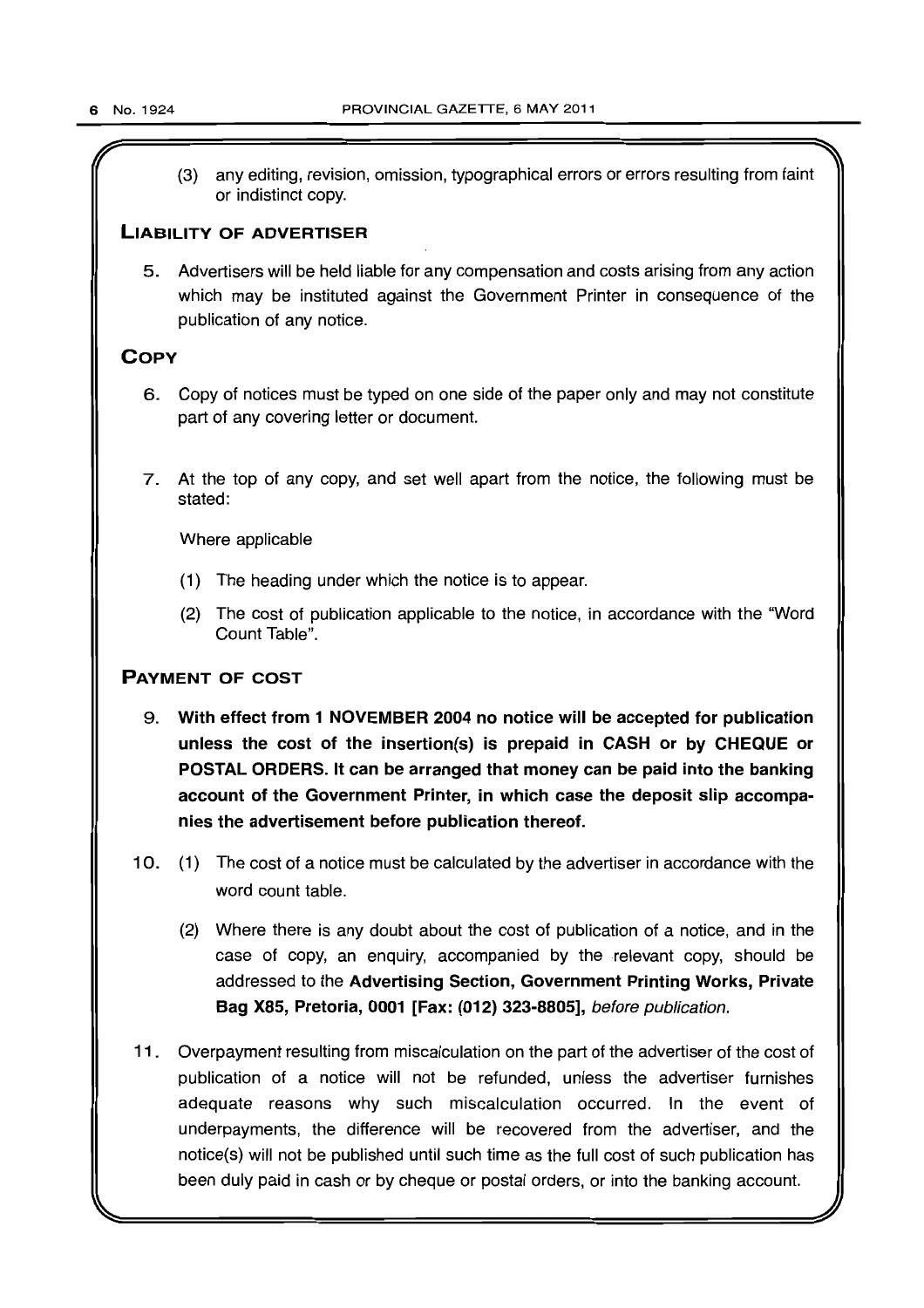- 12. In the event of a notice being cancelled, a refund will be made only if no cost regarding the placing of the notice has been incurred by the Government Printing Works.
- 13. The Government Printer reserves the right to levy an additional charge in cases where notices, the cost of which has been calculated in accordance with the Word Count Table, are subsequently found to be excessively lengthy or to contain overmuch or complicated tabulation.

## PROOF OF PUBLICATION

14. Copies of the Limpopo Province Provincial Gazette which may be required as proof of publication, may be ordered from the Government Printer at the ruling price. The Government Printer will assume no liability for any failure to post such Limpopo Province Provincial Gazette(s) or for any delay in despatching it/them.

## **GOVERNMENT PRINTERS BANK ACCOUNT PARTICULARS**

Bank:

**ABSA** 

BOSMAN STREET

Account No.: 4057114016

Branch code: 632005

Reference No.: 00000049

Fax No.: (012) 323 8805

## Enquiries:

| Mrs. L. Fourie    | Tel.: (012) 334-4686 |
|-------------------|----------------------|
| Mrs. H. Wolmarans | Tel.: (012) 334-4591 |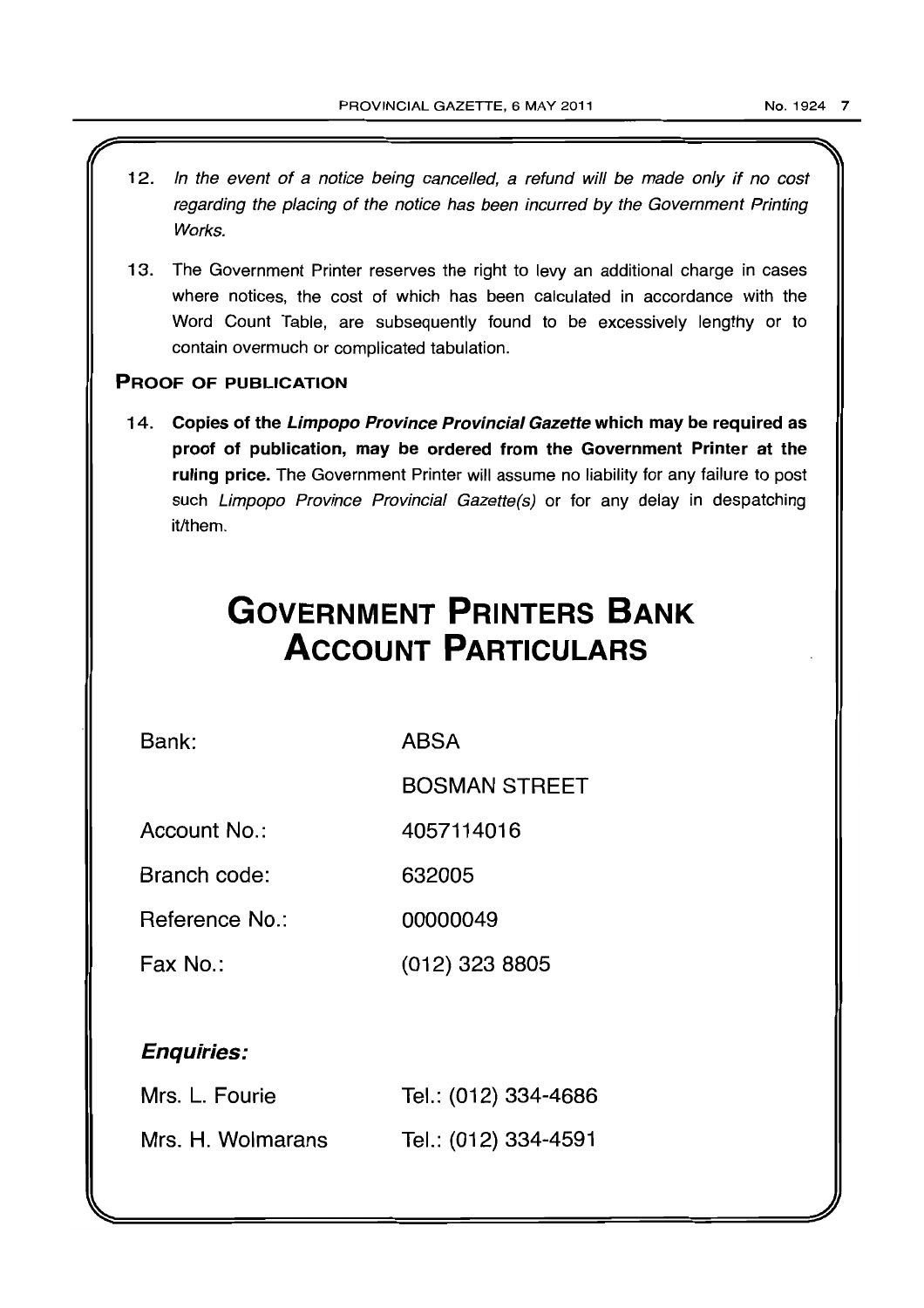## **GENERAL NOTICES • ALGEMENE KENNISGEWINGS**

## GENERAL NOTICE 106 OF 2011

## NOTICE OF APPLICATION FOR ESTABLISHMENT OF TOWNSHIP: SOUTHERN GATEWAY, EXTENSION 7

The Polokwane Municipality, hereby gives notice in terms of section 69 (6) (a) read together with secfion 96 of the Townplanning and Townships Ordinance, 1986 {Ordinance 15 of 1986}, that an application to establish the township referred to in the Annexure hereto, has been received by it.

Particulars of the application will lie for inspection during normal office hours at the office of the Town Planners, First Floor, West Wing, Civic Centre, Polokwane, for the period of 28 days from 29 April 2011.

Objections to or representations in respect of the application must be lodged with or made in writing to the Municipal Manager, at the above address or at PO Box 111, Pietersburg, 0700, within a period of 28 days from 29 April 2011.

## ANNEXURE

## Name of township: Southern Gateway Extension 7.

Full name of applicant: Davel Consulting Planners, PO Box 11110, Bendor, 0699, Tel. No. (015) 297-1261; 13 Watermelon Street, Platinum Park, Bendor, Polokwane.

Number of erven in proposed township: "Residential 3": 2 erven (density: 44 dwelling units/ha; 67 rooms/hal; "Special": 1 ert for purposes of offices and/or shops and/or warehouse and/or vehicle sales lot, subject to further conditions as contained in an annexure (Annexure 91), which inter alia restricts the gross leasable floor area to 10 000m<sup>2</sup> GLFA for offices, and 12 000 m<sup>2</sup> GLFA for the shops and/or warehouse and/or vehicle sales lot; and "Existing Public Road".

Description of land on which the township is to be established: Holding 122 of the Ivydale Agricultural Holdings Extension 1 , Registration Division LS, Limpopo, situated approximately 2,5 km south west of the Polokwane Central Business District (CBD) in the area known as Strategic Development Area 2.

## FL LAMOLA, Municipal Manager

Civic Centre, Landdros Mare Street, Polokwane, 0699

## **ALGEMENE KENNISGEWING 106 VAN 2011**

• **• I** 

## KENNISGEWING VAN AANSOEK OM STIGTING VAN DORP: SOUTHERN GATEWAY UITBREIDING 7

Die Polokwane Munisipaliteit, gee hiermee ingevolge artikel 69 (6) (a) saamgelees met artikel 96 van die Ordonnansie op Dorpsbeplanning en Dorpe, 1986 (Ordonnansie 15 van 1986), kennis dat 'n aansoek om die dorp in die Bylae hierby genoem, te stig deur hom ontvang is.

Besonderhede van die aansoek lê ter insae gedurende gewone kantoorure by die kantoor van die Stadsbeplanners, Eerste Verdieping, Wesvleuel Burgersentrum, Polokwane, vir 'n tydperk van 28 dae vanaf 29 April 2011.

Besware teen of vertoë ten opsigte van die aansoek moet binne 'n tydperk van 28 dae vanaf 29 April 2011, skriftelik by of tot die Munisipale Bestuurder, by bovermelde adres of by Posbus 111, Polokwane, 0700, ingedien of gerig word.

## BYLAE

#### Naam van dorp: Southern Gateway Uitbreiding 7.

Volle naam van aansoeker: Davel Consulting Planners, Posbus 11110, Bendor, 0699, Tel. No. (015) 297-1261; Watermelonstraat 13, Platinum Park, Bendor, Polokwane.

Aantal erwe in voorgestelde dorp: "Residensieel 3": 2 erwe (digtheid: 44 wooneenhede/ha, 67 kamers/ha); "Spesiaal": 1 erf vir doeleindes van kantore en/of winkels en/of pakhuis en/of motorverkoopperseel onderhewig aan verdere voorwaardes in 'n bylaag (Bylaag 91) vervat, wat die bruto verhuurbare vloeroppervlak onder andere beperk tot 10 000 m<sup>2</sup> BVVO vir kantore, en 12 000 m<sup>2</sup> BVVO vir die winkels en/of pakhuis en/of motor verkoopperseel en "Bestaande Openbare Pad".

Beskrywing van grond waarop dorp gestig staan te word: Hoewe 122 van die Ivydale Landbouhoewes Uitbreiding 1, Registrasie Afdeling LS Limpopo, geleë ongeveer 2,5 km suidwes van die Polokwane Sentrale Besigheidsgebied (SBG) in die gebied bekend as Strategiese Ontwikkelingsgebied 2.

## FL LAMOLA, Munisipale Bestuurder

Burgersentrum, Landros Marestraat, Polokwane, 0699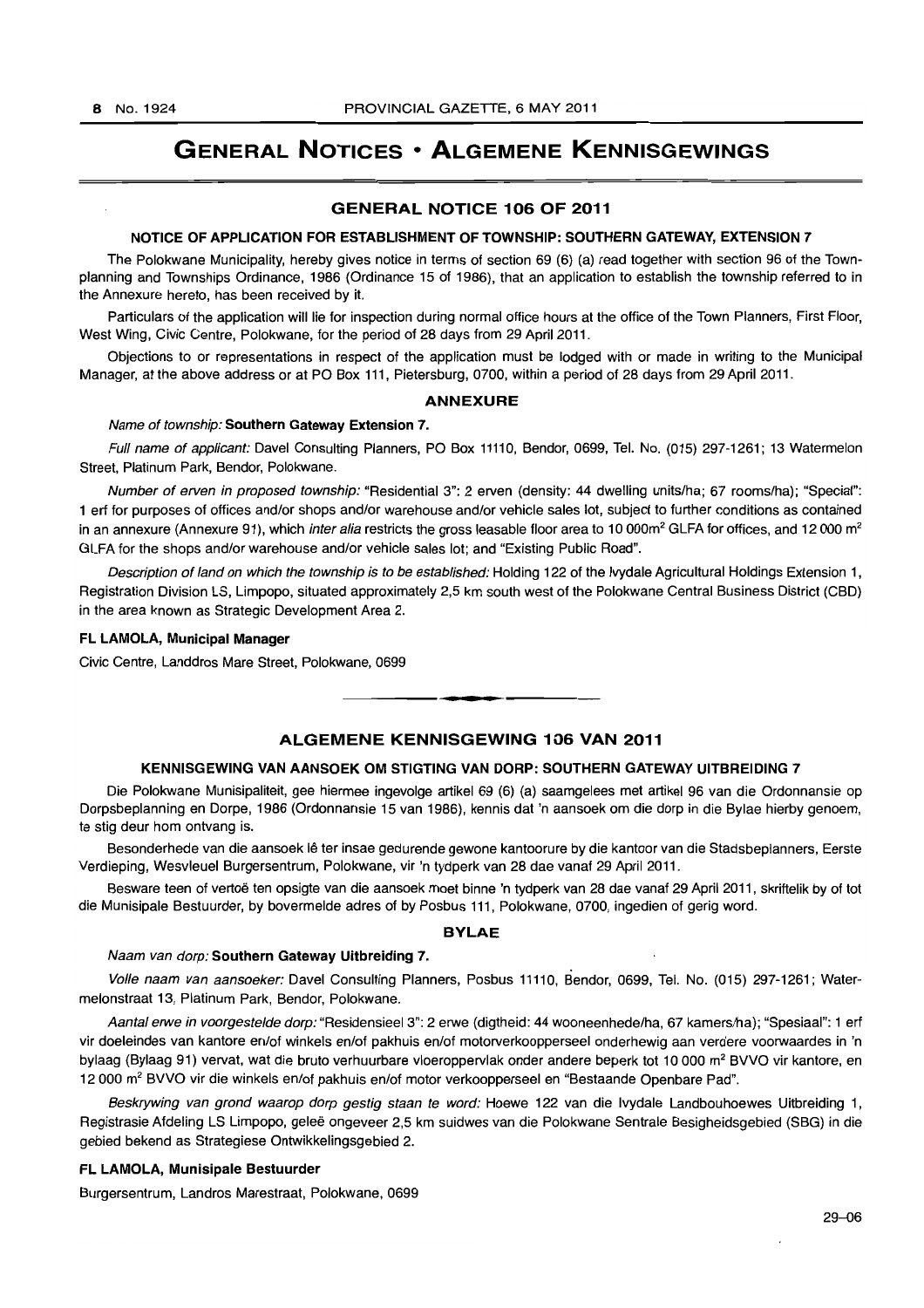## GENERAL NOTICE 107 OF 2011

## NOTICE OF APPLICATION FOR ESTABLISHMENT OF TOWNSHIP

#### SOUTHERN GATEWAY EXTENSION 8

The Polokwane Municipality, hereby gives notice in terms of section 69 (6) (a) read together with section 96 of the Townplanning and Townships Ordinance, 1986 (Ordinance 15 of 1986), that an application to establish the township referred to in the Annexure hereto, has been received by it.

Particulars of the application will lie for inspection during normal office hours at the office of the Town Planners, First Floor, West Wing, Civic Centre, Polokwane, for the period of 28 days from 29 April 2011.

Objections to or representations in respect of the application must be lodged with or made in writing to the Municipal Manager at the above address or at PO Box 111, Pietersburg, 0700, within a periold of 28 days from 29 April 2011. .

## ANNEXURE

## Name of township: Southern Gateway Extension 8.

Full name of applicant: Davel Consulting Planners, PO Box 11110, Bendor, 0699, Tel. No. (015) 297-1261; 13 Watermelon Street, Platinum Park, Bendor, Polokwane, .

Number of erven in proposed township: "Residential 3": 2 erven (density: 44 dwelling units/ha; 67 roomslha); "Special": 1 ert for purposes of a hotel, subject to further conditions as contained in an annexure (Annexure 92), which, inter alia, restricts the Floor Area Ratio (FAR) to 0,5 and the coverage to 50%; "Public Open Space": 2 erven; and "Existing Public Road".

Description of land on which the township is to be established: Holdings 78 and 79 of the Ivydale Agricultural Holdings Extension 1, Registration Division LS, Limpopo, situated approximately 2,8 km south west of the Polokwane Central Business District (CBD) in the area known as Strategic Development Area 2.

#### FL LAMOLA, Municipal Manager

Civic Centre, Landros Mare Street, Polokwane, 0699

## ALGEMENE KENNISGEWING 107 VAN 2011

**-.** 

KENNISGEWING VAN AANSOEK OM STIGTING VAN DORP

#### SOUTHERN GATEWAY UITBREIDING 8

Die Polokwane Munisipaliteit gee hiermee, ingevolge artikel 69 (6) (a), saamgelees met artikel 96 van die Ordonnansie op Dorpsbeplanning en Dorpe, 1986 (Ordonnansie 15 van 1986), kennis dat 'n aansoek om die dorp in die Bylae hierby genoem te stig, deur hom ontvang is.

Besonderhede van die aansoek lê ter insae gedurende gewone kantoorure by die kantoor van die Stadsbeplanners, Eerste Verdieping, Wesvleuel Burgersentrum, Polokwana, vir 'n tydperk van 28 dae vanaf 29 April 2011.

Besware teen of vertoe ten opsigte *van* die aansoek moet binne 'n tydperk van 28 dae vanaf 29 April 2011, skriftelik by of tot die Munisipale Bestuurder, by bovermelde adres of by Posbus 111, Polokwane, 0700, ingedien of gerig word.

## BVLAE

#### Naam van dorp: Southern Gateway Uitbreiding 8.

Volle naam van aansoeker: Davel Consulting Planners, Posbus 11110, Bendor, 0699, Tel. No. (015) 297-1261; Watermelonstraat 13, Platinum Park, Bendor, Polokwane,

Aantal erwe in voorgestelde dorp: "Residensieel 3": 2 erwe (digtheid: 44 wooneenhede/ha; 67 kamers/ha); "Spesiaal": 1 erf vir doeleindes van 'n hotel onderhewig aan verdere voorwaardes in 'n bylaag (Bylaag 92) vervat, wat deur die Vloer Oppervlak Verhouding (VOV) beperk tot 0,5 en dekking tot 50%; "Openbare Oopruimte": 2 erwe; en "Bestaande Openbare Pad".

Beskrywing van grond waarop dorp gestig staan te word: Hoewes 78 en 79 van die Ivydale Landbouhoewes Uitbreiding 1, Registrasie Afdeling LS, Limpopo, geleë ongeveer 2,8 km suid-wes van die Polokwane Sentrale Besigheidsgebied (SBG) in die gebied bekend as Strategiese Ontwikkelingsgebied 2.

#### FL LAMOLA, Munisipale Bestuurder

Burgersentrum, Landros Maréstraat, Polokwane, 0699

 $29 - 6$ 

## GENERAL NOTICE 108 OF 2011

#### MAKHADO AMENDMENT SCHEME 16

I, Theo Kotze, being the authorized agent of the owners of the properties mentioned below, hereby give notice in terms of section 56 (1) (b) (i) of the Town-planning and Townships Ordinance (Ordinance 15 of 1986), that I have applied to the Makhado Municipality for the amendment of the town-planning scheme known as the Makhado Land-Use Scheme, 2009, by the rezoning of the erven mentioned below, situated at Elim (Makhado Local Municipality Area).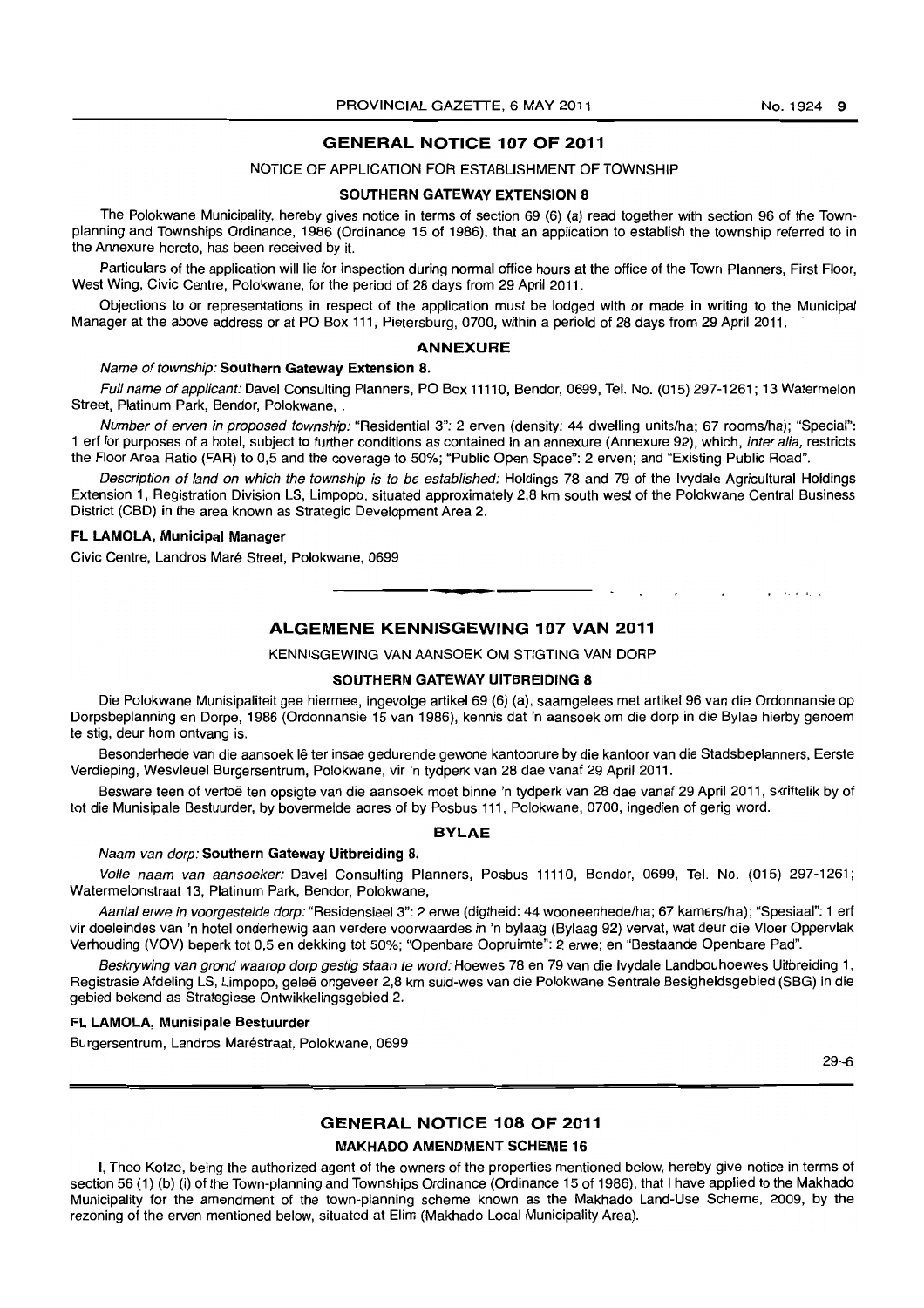The purpose of the application is to utilise the respective erven for the purpose of a new shopping centre. The application will also result in the relocation of the current filling station (situated on Erf 9) to the adjacent erf (Erf 3, Elim-Mpheni CBD). The current filling station will be demolished and re-built on Erf 3. The application comprises the rezoning of Erven 1 and 2, Elim-Mpheni CBD from Business 1 to Business 2, as well as the rezoning of Erf 3, Elim-Mpheni CBD from Business 2 to Special for a filling station and fast food outlet, as well as the rezoning of Erf 8, Elim-Mpheni CBD from Business 2 to Special for a filling station and fast food outlet, as well as the rezoning of Erf 8, Elim-Mpheni CBD from Municipal to Business 2, as well as the rezoning of Erf g, Elim-Mpheni CBD from Public garage to Business 2. as well as the rezoning of Erf 12, Elim-Mpheni CBD from Special for a private road to Business 2, as well as the rezoning of a part of Mafuyatha Street and A.E. Tlakula Street from Public street to Business 2.

Particulars of the application will lie for inspection during normal office hours at the office of the Director: Municipal Secretariat, 1st Floor. Civic Centre, Makhado (Louis Trichardt), (128 Krogh Street), for a period of 28 days from 29 April 2011.

Objections to or representations in respect of the application must be lodged with or made in writing to the Director: Municipal Secretariat at the above address or at Private Bag X2596, Makhado (Louis Trichardt), 0920, within a period of 28 days from 29 April 2011.

Address of agent: Developlan, P.O. Box 1883, Pietersburg, 0700. Date of first publication: 29 April 2011.

## **ALGEMENE KENNISGEWING 108 VAN 2011**

I **• •** 

#### MAKHADO-WYSIGINGSKEMA 16

Ek, Theo Kotze, synde die gemagtigde agent van die eienaars van ondergemelde eiendomme, gee hiermee ingevolge artikel 56 (1) (b) (i) van die Ordonnansie op Dorpsbeplanning en Dorpe (Ordonnansie 15 van 1986), kennis dat ek aansoek gedoen het by die Makhado Munisipaliteit vir die wysiging van die dorpsbeplanningskema bekend as die Makhado Grondgebruikskema 2009, deur die hersonering van die erwe hieronder, synde gelee te Elim (Makhado Plaaslike Munisipaliteit).

Die doel met die aansoek is om die onderskeie erwe te benut vir die doeleindes van 'n nuwe winkelsentrum en om die huidige vutstasie (tans gelee op Erf 9) te verskuif na die naasliggende erf (Erf 3, Elim-Mpheni CBD). Die huidige vulstasie sal afgebreek word en herbou word op Erf 3. Die aansoek behels die hersonering van Erwe 1 en 2, Elim-Mpheni CBD vanaf Besigheid 1 na Besigheid 2, asook die hersonering van Erf 3, Elim-Mpheni CBD vanaf Besigheid 2 na Spesiaal vir 'n vulstasie en kitskosafsetpunt, asook die hersonering van Erf 8, Elim-Mpheni CBD vanaf Munisipaal na Besigheid 2, asook die hersonering van Erf 9, Elim-Mpheni CBD vanaf Publieke garage na Besigheid 2, asook die hersonering van Erf 12, Elim-Mpheni CBD vanaf Spesiaal vir 'n privaatpad na Besigheid 2, asook die hersonering van 'n deel van Mafuyathastraat en A.E. Tlakulastraat, Elim-Mpheni CBD vanaf Openbare straat na Besigheid 2.

Besonderhede van die aansoek lê ter insae gedurende gewone kantoorure by die kantoor van die Direkteur: Munisipale Sekretariaat, 1 ste Vloer, Burgersentrum, Makhado (Louis Trichardt), (Kroghstraat 128), vir 'n tydperk van 28 dae vanaf 29 April 2011.

Besware teen of vertoë ten opsigte van die aansoek moet binne 'n tydperk van 28 dae vanaf 29 April 2011, skriftelik by of tot die Direkteur: Munisipale Sekretariaat, by bovermelde adres of by Privaatsak X2596, Louis Trichardt, 0920, ingedien of gerig word.

Adres van agent: Developlan, Posbus 1883, Pietersburg, 0700. Datum van eerste publikasie: 29 April 2011.

29-06

## **GENERAL NOTICE 109 OF 2011**

NOTICE OF APPLICATION FOR AMENDMENT OF TOWN-PLANNING SCHEME IN TERMS OF SECTION 56 (1) (b) (i) OF THE TOWN-PLANNING AND TOWNSHIPS ORDINANCE, 1986 (ORDINANCE 15 OF 1986), AND FOR CONSENT TO AMEND THE GENERAL PLAN IN TERMS OF SECTION 37 (2) OF THE LAND SURVEY ACT, 1997 (ACT 8 OF 1997)

## GREATER TUBATSE AMENDMENT SCHEME 91/2006

I, Geoffrey Charles Underwood, being the authorized agent of the owner of Erf 70, Burgersfort, and a portion of Coetzee Street, hereby give notice in terms of section 56 (1) (b) (i) of the Town-planning and Townships Ordinance, 1986, that I have applied to the Greater Tubatse Municipality for the amendment of the town-planning scheme known as the Greater Tubatse Land Use Management Scheme 2006, for the following:

- (a) Rezoning of Erf 70, Burgersfort from "Public Open Space" to "Business 1" for hotel purposes, and a portion of Coetzee Street from "Public Road" to "Business 1" for hotel purposes; and
- (b) closure of the "park" on Erf 70, Burgersfort. and closure of a portion of Coetzee Street, and to obtain the consent of the Municipality to authorise the surveyor general to amend the general plan accordingly in terms of section 37 (2) of the Land Survey Act, 1997.

Particulars of the application will lie for inspection during normal office hours at the office of the Greater Tubatse Municipality, Director: Corporate Services, cnr. Kort and Eddie Sedibe Streets, Burgersfort, for a period of 28 days from 29 April 2011.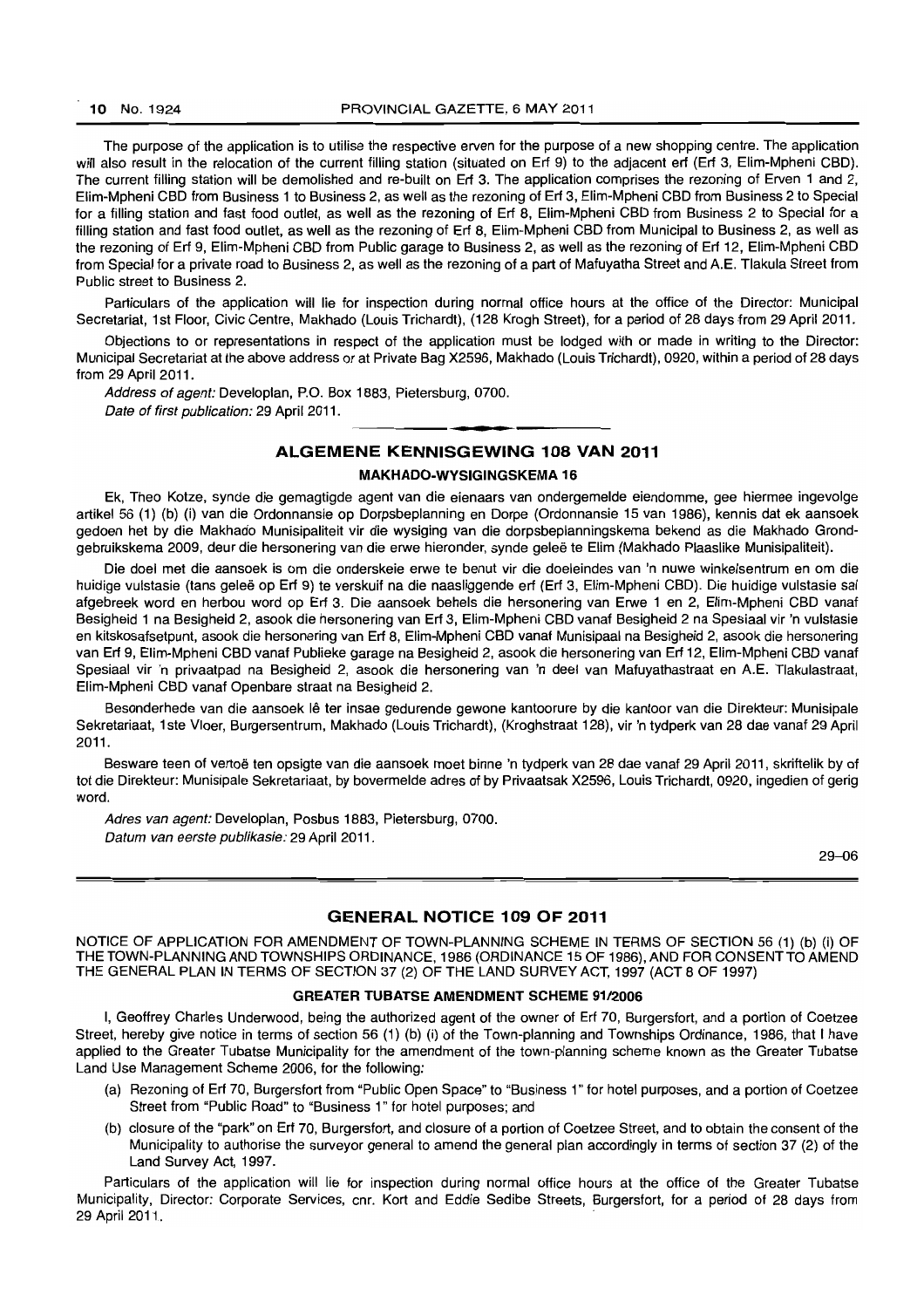Ojections to, or representations in respect of the application must be lodged with, or made in writing to the Municipal Manager, at the above-mentioned address or at P.O. Box 206, Burgersfort, 1150, within a period of 28 days from 29 April 2011.

Address of agent: G.C. Underwood, P.O. Box 4866, Cape Town, 8000. Tel No. (021) 418-0510.

## • **• I ALGEMENE KENNISGEWING 109 VAN 2011**

KENNISGEWING VAN AANSOEK VIR DIE WYSIGING VAN DIE DORPSAANLEGSKEMA INGEVOLGE ARTIKEL 56 (1) (b) (i) VAN DIE DORPSBEPLANNING- EN DORPE ORDONNANSIE, 1986 (ORDONNANSIE 15 VAN 1986), EN VIR VERGUNNING OM DIE ALGEMENE PLAN TE WYSIG INGEVOLGE ARTIKEL 37 (2) VAN DIE GRONDOPMETINGSWET, 1997 (WET 8 VAN 1997)

## **GRONDGEBRUIK-BESTUURSKEMA 9112006**

Ek, Geoffrey Charles Underwood, die gemagtigde agent van die eienaar van Erf 70, Burgersfort, en 'n gedeelte van Coetzeestraat, gee hiermee kennis ingevolge artikel 56 (1) (b) (i) van die Dorpsbeplanning- en Dorpe Ordonnansie, 1986, dat ek aansoek gedoen het by die Munisipaliteit van Groter Tubatse, vir die wysiging van die dorpsaanlegskema bekend as die Groter Tubatse Grondgebruik-Bestuurskema 2006, vir die volgende:

- a) Hersonering van Erf 70, Burgersfort van "Openbare Oop Ruimte" na "Besigheid 1" vir die doelendes van 'n hotel, en 'n gedeelte van Coetzeestraat van "Openbare Pad" na "Besigheid 1" vir die doeleindes van 'n hotel; en
- b) sluiting van die "park" op Erf 70, Burgersfort en 'n gedeelte van Coetzeestraat, en om die vergunning te verkry van die Munisipaliteit om die Landmeter-Generaal te magtig om die algemene plan dienooreenkomstig te wysig ingevolge artikel 37 (2) van die Grondopmetingswet, 1997.

Volledige besonderhede van die aansoek Iê ter insae gedurende normale kantoorure by die kantoor van die Munisipaliteit van Groter Tubatse, Direkteur: Korporatiewe Dienste, hoek van Kort- en Eddie Sedibestraat, Burgersfort, vir 'n periode van 28 dae vanaf 29 April 2011.

Besware teen, of vertoë ten opsigte van die aansoek moet by die Munisipale Bestuurder by die bogenoemde adres ingedien word, of skriftelik gerig word aan Posbus 206, Burgersfort, 1150, binne 'n periode van 28 dae vanaf 29 April 2011.

Adres van agent:GC Underwood, Posbus 4866, Kaapstad, 8000. Tel No. (021) 418-0510.

29-06

## **GENERAL NOTICE 110 OF 2011**

NOTICE IN TERMS OF THE REMOVAL OF RESTRICTIONS ACT, 1967 (ACT 84 OF 1967): ERF 1714 ELLISRAS EXTENSION 16.

It is hereby notified that an application has been made in terms of section 3 (1) of the Removal of Restrictions Act, 1967 (Act 84 of 1967), by Dries de Ridder being the authorized agent of the owner of Erf 1714 Ellisras Extension 16, for the removal of conditions 16, 17 and 18 in the title deed.

Particulars of the application will lie for inspection during normal office hours at the office of the Director: Department of Local Government and Housing, 28 Market Street, Polokwane, Limpopo, and the office of Dries de Ridder Town and Regional Planner, 5 Herman Street, Ellisras.

Objections to or representations in respect of the application must be lodged with or made in writing to the Director: Department of Local Government and Housing, at the above address or at Private Bag X9485, Polokwane, 0700, within a period of 30 days from 29 April 2011.

Address of authorized agent: Dries de Ridder Town and Regional Planner, P.O. Box 5635, Onverwacht, 0057. Telephone Number 0825788501 or (014) 763-4184.

## **ALGEMENE KENNISGEWING 110 VAN 2011**

KENNISGEWING IN TERME DIE OPHEFFING VAN BEPERKKINGS, 1967 (WET 84 VAN 1967): ERF 1714 ELLISRAS UITBREIDING 16.

Hiermee word bekendgemaak dat ingevolge die bepalings van artikel 3 (1) van die Wet op Opheffing van Beperkings 1967, (Wet 84 van 1967), aansoek gedoen is deur Dries de Ridder synde die gemagtigde agent van die eienaar van Erf 1714 Ellisras Uitbreiding 16, vir die opheffing van voorwaardes 16, 17 en 18 in die titelakte.

Besonderhede van die aansoek lê ter insae gedurende gewone kantoorure by die kantoor van die Direkteur: Departement van Plaaslike Bestuur en Behuising, Markstraat 28, Polokwane, Limpopo, en by die kantoor van Dries de Ridder Slads en Streekbeplanner, Hermanstraat 5, Ellisras.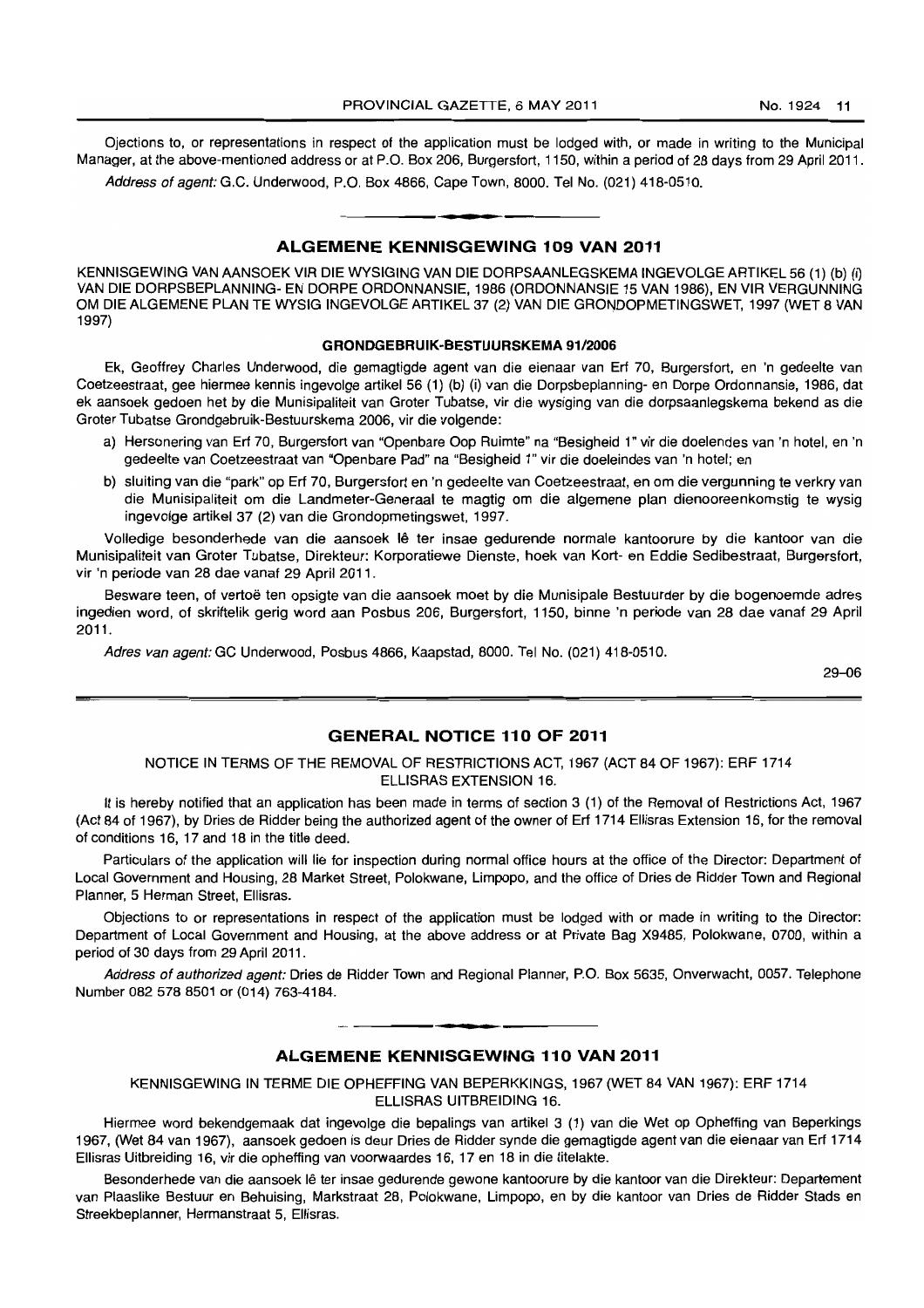Besware teen of vertoë ten opsigte van die aansoek moet binne 30 dae vanaf 29 April 2011 skriftelik by of tot die Direkteur: Departement van Plaaslike Bestuur en Behuising by bovermelde adres en Privaatsak X9485, Polokwane, 0700, ingedien or gerig word.

Adres van gevolgmagtigde: Dries de Ridder Stads en Streekbeplanner, Posbus 5635, Onverwacht, 0057. Telefoon Nommer 0825788501 of (014) 763-4148.

22-29

## **GENERAL NOTICE 111 OF 2011**

#### **MODIMOLLE LOCAL MUNICIPALITY**

NOTICE OF APPLICATION FOR THE DIVISION OF LAND IN TERMS OF SECTION 6 (8) (a) OF THE DIVISION OF LAND ORDINANCE, 1986 (ORDINANCE 20 OF 1986)

I, Nicola Ludik, being the authorized agent for the registered owner of the following property hereby give notice in terms of 6 (8) (a) of the Division of Land Ordinance, 1986 (Ordinance 20 of 1986), that I have applied with the Modimolle Local Municipality for the division of the property described below:

• Remainder 37 of Portion 22 (a portion of Portion 15) of the farm Vaalwater 137 KR, into six (6) portions.

All relevant documents relating to the application will be open for inspection during normal office hours at the offices of the Modimolle Local Municipality, The Divisional Manager: Town-planning, Ground Floor, Modimolle Municipal Building, Harry Gwala Street, Modimolle, for a period of 28 days i.e. 6 May 2011 to 3 June 2011.

Any person who wishes to object to the application or submit representations in respect thereof must lodge the same in writing to Private Bag X1008, Modimolle, 0510, or lodge it with the Modimolle Local Municipality, at its address and room number specified above on or before the 3 June 2011.

Name and address of agent: Nicola Ludik, Alto Africa Town Planning & Development Consultants, P.O. Box 3007, Modimolle, 0510. 076 606 6372.

Date of publications: 6 May 2011 and 13 May 2011.

## **ALGEMENE KENNISGEWING 111 VAN 2011**

**• •** 

#### **MODIMOLLE PLAASLIKE MUNISIPALITEIT**

KENNISGEWING VAN AANSOEK OM VERDELING VAN GROND INGEVOLGE ARTIKEL 6 (8) (a) VAN DIE ORDONNANSIE OP DIE VERDELING VAN GROND, 1986 (ORD. 20 VAN 1986)

Ek, Nicola Ludik, synde die gevolmagde agent van die geregistreerde eienaar van die volgende eiendom gee hiermee ingevolge artikel 6 (8) (a) van die Ordonnansie op die Verdeling van Grond, 1986, kennis ek by die Modimolle Plaaslike Munisipaliteit aansoek doen am die verdeling van die eiendom hieronder beskryf:

• Restant van Gedeelte 22 ('n Gedeelte van Gedeelte 15) van die plaas Vaalwater 137 KR, in ses (6) gedeeltes.

Aile dokumente wat met die aansoek verband hou, sal tydens normale kantoorure vir besigtiging beskikbaar wees by die kantore van die Modimolle Plaaslike Munisipaliteit, Die Divisie Bestuurder: Dorpsbeplanning, Grondvloer, Modimolle Munisipale Gebou, Harry Gwalastraat, Modimolle, vir 'n tydperk van 28 dae, vanaf 6 Mei 2011 tot 3 Junie 2011.

Enige persoon wat beswaar will aanteken of voorleggings will maak met betrekking tot die aansoek, moet sodanige beswaar of voorlegging op skrif rig aan Privaatsak X1008, Modimolle, 0510, of indien by Die Divisie Bestuurder: Dorpsbeplanning by die bonstaande adres, op of voor 3 Junie 2011.

Naam en adres van agent: Nicola Ludik, Alto Africa Town Planning & Development Consultants, Posbus 3007, Modimolle, 0510.0766066372.

Datum van publikasie: 6 Mei 2011 en 13 Mei 2011.

6-13

## **GENERAL NOTICE 112 OF 2011**

## APPLICATION IN TERMS OF ACT 21 OF 1940

Notice is hereby given, that I, Theo Kotze (Developlan), intend applying to the Controlling authority for the erection of a 25 m Vodacom cellular mast on Portion 35 of the farm Koppiefontein 686-LS (premises of Alta nursery). Application is made in terms of section 11 (6) of the Advertising on Roads and Ribbon Development Act (Act 21 of 1940), as required, in terms of the following title condition: Number B2 in Title Deed T73920/93.

Particulars of the application will lie for inspection during normal office hours at the office of the applicant at the physical address mentioned below, and at the offices of the Director-General, Limpopo Province: Department of Local Government and Housing, 3rd Floor, Room 318, Hensa Building, corner Rabe and Schoeman Streets, Polokwane, for a period of 30 days from 6 May 2011.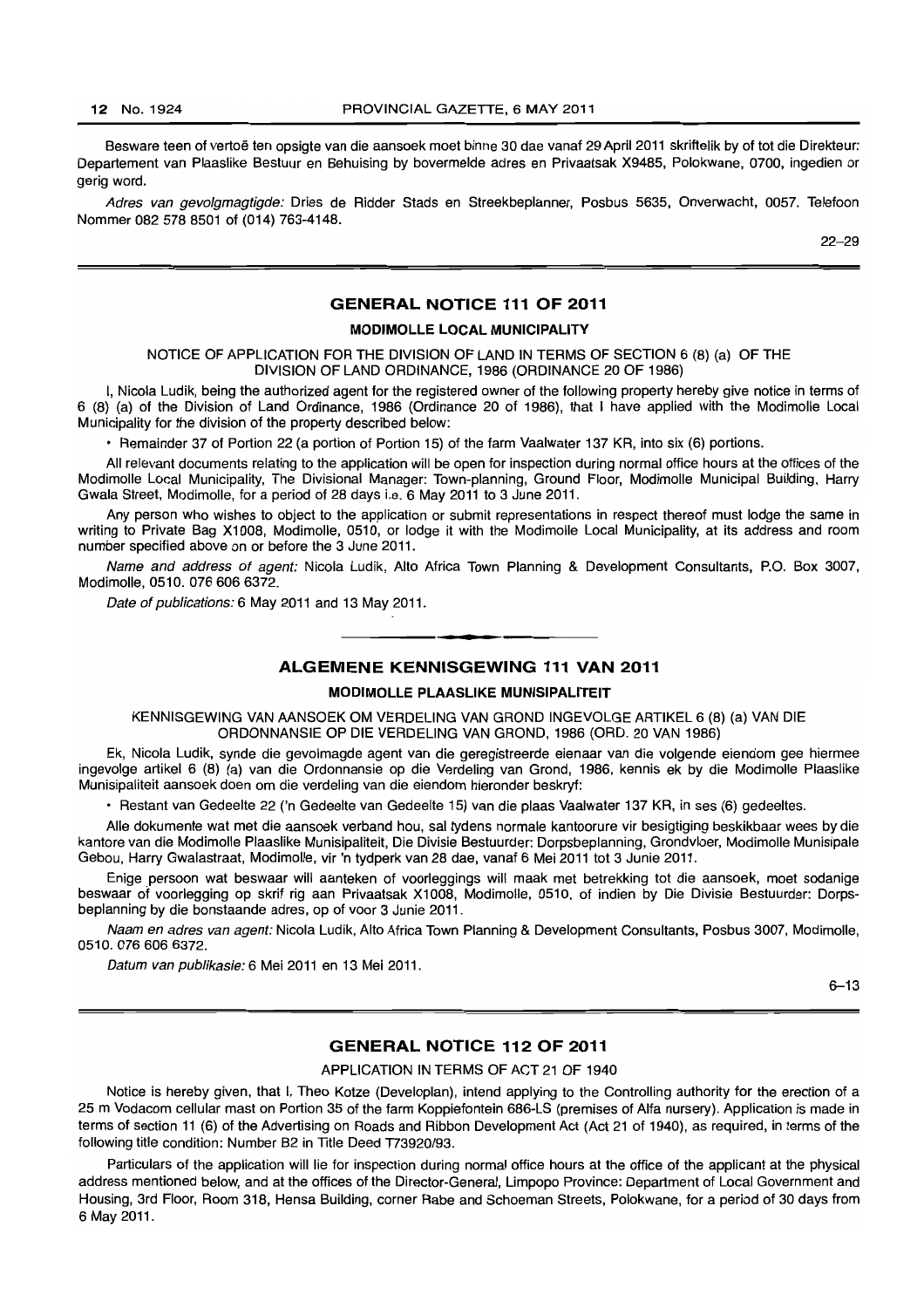Any objections to or representations in respect of the application must be lodged in writing simultaneously with the applicant and with the Director-General, Limpopo Province: Department of Local Government and Housing, at the above address or at Private Bag X9485, Polokwane, 0700, within a period of 30 days from 6 May 2011.

Address of agent: Developlan, P.O. Box 1883, Polokwane, 0700 (115 Marshall Street, Polokwane). Date of first application: 6 May 2011.

## **ALGEMENE KENNISGEWING 112 VAN 2011**

AANSOEK IN TERME VAN WET 21 VAN 1940

Kennis word hiermee gegee dat ek, Theo Kotze (Developlan), van voornemens is om aansoek te doen by die Beherende Gesag vir die oprigting van 'n 25 m sellulêre mas en 'n houer wat elektroniese toerusting huisves op Gedeelte 35 van die plaas Koppiefontein 686-LS (Alfa kwekery). Aansoek word gedoen in terme van artikel11 (6) van die Wet op die Toebou en Adverteer Langs Paaie (Wet 21 van 1940), vir toestemming van die Beherende Gesag, soos vereis in terme van die volgende titelvoorwaarde: Nommer B2 van Titelakte T73920/93.

Besonderhede van die aansoek lê ter insae gedurende gewone kantoorure by die kantoor van die Direkteur-Generaal, Limpopo Provinsie: Departement Plaaslike Regering en Behuising, 3de Vloer, Kamer 318, Hensa Gebou, hoek van Rabe- en Schoemanstraat, Polokwane, vir 'n tydperk van 30 dae vanaf 6 Mei 2011.

Enige besware teen of vertoë ten opsigte van die aansoek moet binne 'n tydperk van 30 dae vanaf 6 Mei 2011 skriftelik by die applikant asook by die Direkteur-Generaal, Limpopo Provinsie: Departement Plaaslike Regering en Behuising by bovermelde adres of Privaatsak X9485, Polokwane, 0700, gerig word.

Adres van agent: Developlan, Posbus 1883, Polokwane, 0700 (Marshallstraat 115, Polokwane).

Datum van eerste publikasie: 6 Mei 2011.

6-13

## **GENERAL NOTICE 113 OF 2011**

REMOVAL OF RESTRICTIONS ACT, 1967 (ACT 84 OF 1967)

## **THE AMENDMENT, SUSPENSION OR REMOVAL OF THE CONDITIONS OF TITLE OF PORTION 363 OF THE FARM BOSPOORT 450 KR, BELA BELA**

It is hereby notified that an application has been made in terms of section 3 (1) of the Removal of Restrictions Act, 1967 (Act 84 of 1967), by the firm Geo Projects for the suspension or removal of the conditions of title of Portions 363 of the farm Bospoort 450 KR, Bela Bela, for the purpose of a residential establishment.

The application and the relevant documents are open for inspection at the office of the Deputy Director-General, Limpopo Province: Local Government and Housing, Market Street, Polokwane, and the office of the Municipal Manager, Municipal Offices, Bela Bela, until 3 June 2011.

Objections to the application may be lodged with the Deputy Director-General, Limpopo Province: Local Government and Housing, at the above address or Private Bag X9485, Polokwane, 0700, on or before 3 June 2011, and shall reach this office not later than 14:00, on the said date.

Dated of publication: 6 May 2011 & 13 May 2011.

## **ALGEMENE KENNISGEWING 113 VAN 2011**

. **- .** 

WET OP OPHEFFING VAN BEPERKKINGS, 1967 (WET 84 VAN 1967)

## **DIE WYSIGING, OPSKORTING OF OPHEFFING VAN DIE TITELVOORWAARDES VAN GEDEELTE 363 VAN DIE PLAAS BOSPOORT 450 KR, BELA BELA**

Hiermee word bekendgemaak dat ingevolge die bepalings van artikel 3 (1) van die Wet op Opheffing van Beperkings 1967, (Wet 84 van 1967), aansoek gedoer' is deur die firma Geo Projects vir die opskorting op opheffing van die titelvoorwaardes van Gedeelte 363 van die plaas Bospoort 450 KR, Bela Bela, ten einde dit moontlik te maak vir die stigting van 'n residensiële dorp.

Die aansoek en die betrokke dokumente Ie ter insae in die kantoor van die Adjunk Direkteur-Generaal, Limpopo Provinsie: Plaaslike regering en Behuising, Markstraat, Polokwane, en in die kantoor van die Munisipale Bestuurder, Munisipale Kantore, Bela Bela, tot 3 June 2011.

Besware teen die aansoek kan voor of op 3 Junie 2011, skriftelik by die Adjunk Direkteur-Generaal, Limpopo Provinsie: Plaaslike regering en Behuising, by bovermelde adres of Privaatsak X9485, Polokwane, 0700, ingedien word en moet die kantoor nie later as 14:00, op genoemde datum bereik nie.

Datums van publikasie: 6 Mei 2011 & 13 Mei 2011.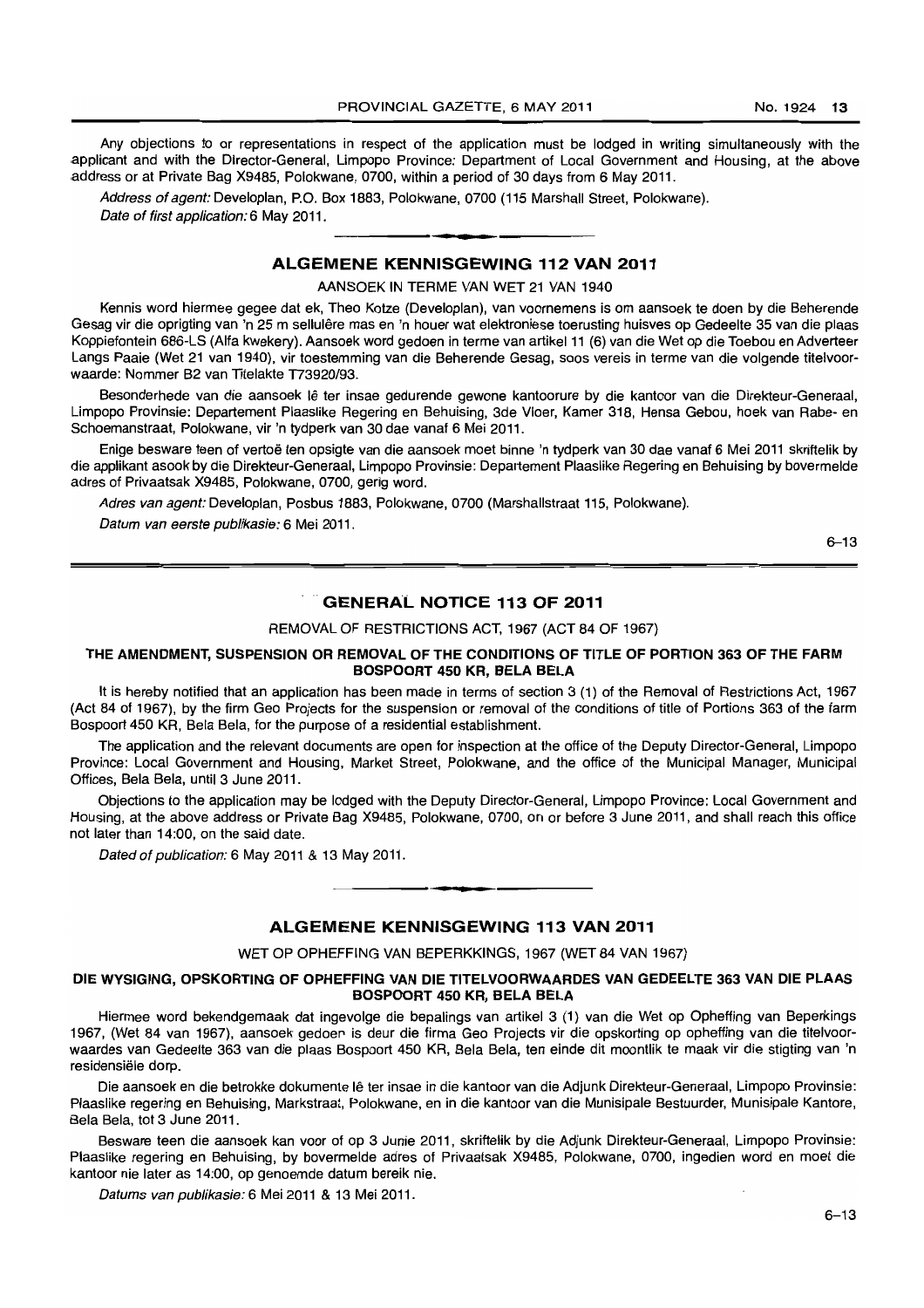## GENERAL NOTICE 114 OF 2011

## NOTICE OF APPLICATION FOR AMENDMENT OF THE TOWN-PLANNING SCHEME IN TERMS OF SECTION 56 (1) (b) (i) OF THE TOWN-PLANNING AND TOWNSHIPS ORDINANCE, 1986 (ORDINANCE No. 15 OF 1986)

#### BELA-BELA AMENDMENT SCHEME 31/2008

We, Geo Projects, authorised agents of the owner of Portion 196 of the farm Buiskop 464 KR, Bela-Bela, hereby give notice in terms of section 56 (1) (b) (i) of the Town-planning and Townships Ordinance, 1986 (Ordinance No. 15 of 1986), that we have applied to the Bela-Bela Municipality for the amendment of the town-planning scheme known as the Bela-Bela Land Use Scheme, 2008, by the rezoning of the property from Agriculture to Special, to make provision for a Private Resort with uses as indicated in Annexure 119.

Particulars of the application will lie for inspection during normal office hours at the office of the Municipal Manager, Municipal Offices, Bela-Bela, for a period of 28 days from 10 December 2010.

Objections to or representations in respect of the application must be lodged with or made in writing to the Municipal Manager, at the above address or Private Bag X1609, Bela-Bela, 0480, within a period of 28 days from 10 December 2010.

Address: PO Box 919, Bela-Bela, 0480. Tel: 082 881 7252.

## ALGEMENE KENNISGEWING 114 VAN 2011

**• •** 

KENNISGEWING VAN AANSOEK OM WYSIGING VAN DIE DORPSBEPLANNINGSKEMA INGEVOLGE ARTIKEL 56 (1) (b) (i) VAN DIE ORDONNANSIE OP DORPSBEPLANNING EN DORPE, 1986 (ORDONNANSIE No. 15 VAN 1986)

## BELA-BELA-WYSIGINGSKEMA 31/2008

Ons, Geo Projects, synde die gemagtigde agent van die eienaars van Gedeelte 196 van die plaas Buiskop 464 KR, Bela-Bela, gee hiermee ingevolge artikel 56 (1) (b) (i) van die Ordonnansie op Dorpsbeplanning en Dorpe, 1986 (Ordonnansie 15 van 1986), kennis dat ek by die Bela-Bela Munisipaliteit aansoek gedoen het om die wysiging van die dorpsbeplanningskema bekend as die Bela-Beia-grondgebruikskema, 2008, deur die sonering van die eiendom hierbo beskryf, van Landbou na Spesiaal, met bylaes om voorsiening te maak vir 'n Privaat Oord bestaande uit gebruike soos uiteen gesit in Bylaag 119.

Besonderhede van die aansoek lê ter insae gedurende gewone kantoorure by die kantoor van die Munisipale Bestuurder, Munisipale Kantore, Bela-Bela, vir 'n tydperk van 28 dae vanaf 10 Desember 2010.

Besware teen of vertoë ten opsigte van die aansoek moet binne 'n tydperk van 28 dae vanaf 10 Desember 2010, skriftelik by of tot die Munisipale Bestuurder by bovermelde adres of by Privaatsak X1609, Bela-Bela, 0480, ingedien of gerig word.

Adres: Posbus 919, Bela-Bela, 0480. Tel: 082 881 7252.

 $6 - 13$ 

## GENERAL NOTICE 115 OF 2011

#### MODIMOLLE LOCAL MUNICIPALITY AMENDMENT SCHEMES

NOTICE OF APPLICATION FOR AMENDMENT OF THE TOWN·PLANNING SCHEME IN TERMS OF SECTION 56 (1) (b) (i) OF THE TOWN-PLANNING AND TOWNSHIPS ORDINANCE, 1986 (ORDINANCE 15 OF 1986)

I, Nicola Ludik, being the authorized agent for the registered owners of the following properties, hereby give notice in terms of section 56 (1) (b) (i) of the Town-planning and Townships Ordinance, 1986 (Ordinance 15 of 1986), that I have applied to the Modimolle Local Municipality, for the amendment of the town-planning scheme in operation, known as the Modimolle Land Use Scheme, 2004, by the rezoning of the properties described below, situated within the jurisdiction of the Modimolle Local Municipality, from:

#### MODIMOLLE AMENDMENT SCHEME 244:

• A 1 hectare portion of Portion 16 (a portion of Portion 2) of the farm Grootvlei 417 KR, located in the Modimolle area of jurisdiction, from "Agriculture" to "Special" for auction pens, administrative offices related and subservient to the auction pens and such other associated and subservient land uses which the municipality may approve with special consent, subject to certain conditions.

## MODIMOLLE AMENDMENT SCHEME 245:

• Erf 250, Nylstroom/Modimolle, also known as 92 Budler Street, Modimolle, located in the Modimolle area of jurisdiction, from "Residential 1" to "Residential 2", with a density of 64 units per hectare, subject to certain conditions.

## **MODIMOLLE AMENDMENT SCHEME 251:**

• A portion of Portion 2 of the farm Shangrila 459 KR, located in the Modimolle area of jurisdiction, from "Agriculture" to "Resort", and such other associated and subservient land uses which the municipality may approve with special consent, subject to certain conditions.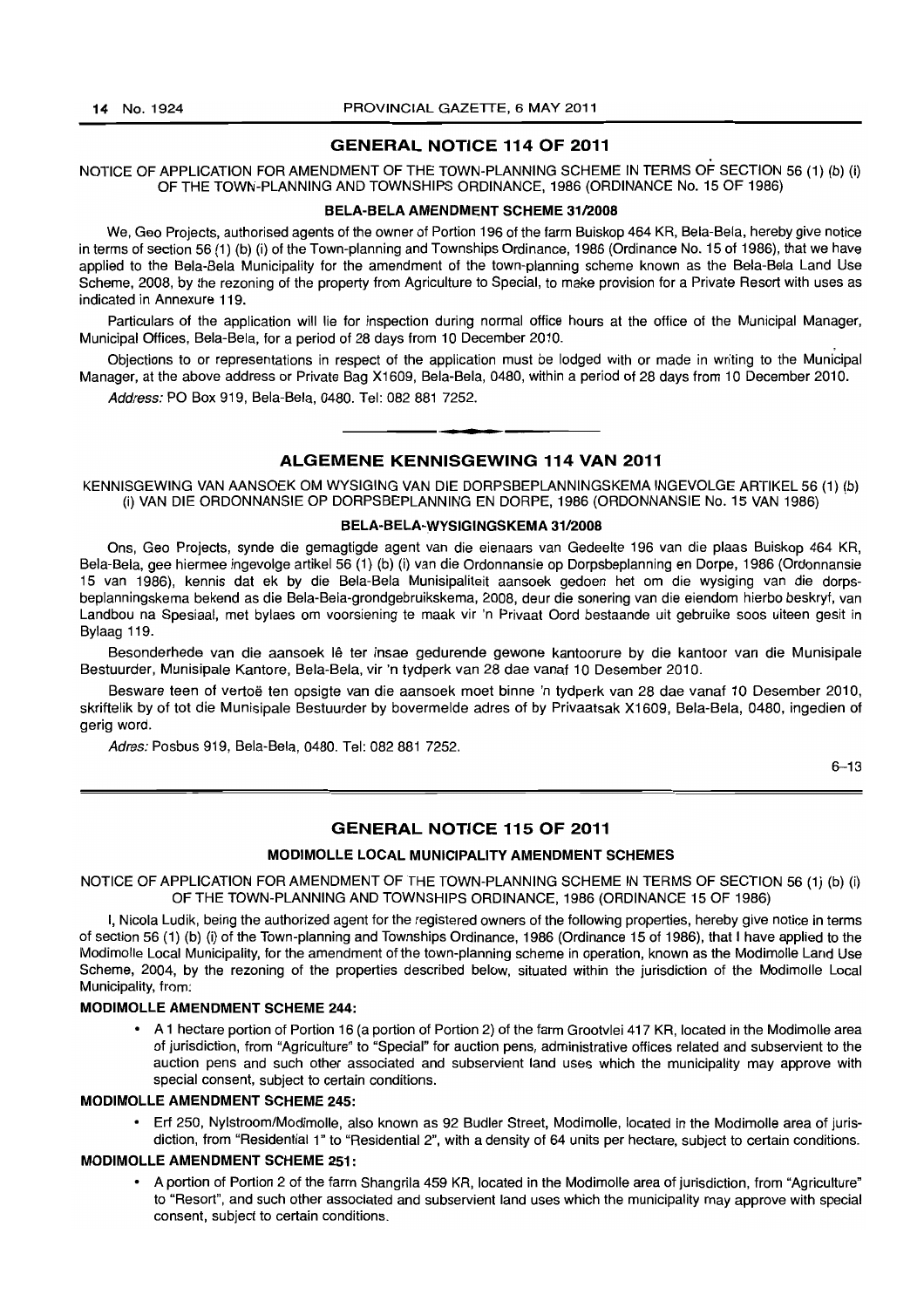All relevant documents relating to the applications will be open for inspection during normal office hours at the offices of the Modimolle Local Municipality, The Divisional Manager: Town-planning, Ground Floor, Modimolle Municipal Building, Harry Gwala Street, Modimolle, for a period of 28 days, i.e. 6 May 2011 to 3 June 2011.

Any person who wishes to object to the applications or submit representations in respect thereof, must lodge the same in writing to Private Bag X1008, Modimolle, 0510, or lodge it with the Modimolle Local Municipality at its address and room number specified above, on or before 3 June 2011.

Name and address of agent: Nicola Ludik, P.O. Box 3007, Modimolle, 0510. 0766066372 . . **-.** 

## ALGEMENE KENNISGEWING 115 VAN 2011

## MODIMOLLE PLAASLIKE MUNISIPALITEIT-WYSIGINGSKEMAS

KENNISGEWING VAN AANSOEK OM WYSIGING VAN DIE DORPSBEPLANNINGSKEMA INGEVOLGE ARTIKEL 56 (1) (b) (i) VAN DIE ORDONNANSIE OP DORPSBEPLANNING EN DORPE, 1986: ORD. 15 VAN 1986

Ek, Nicola Ludik, synde die gevolmagde agent van die geregistreerde eienaars van die volgende eiendomme, gee hiermee ingevolge artikel 56 (1) (b) (i) van die Ordonnansie op dorpsbeplanning en Dorpe, 1986, kennis dat ek by die Modimolle Plaaslike Municipaliteit aansoek gedoen het om die wysiging van die dorpsbeplanningskema, bekend as die Modimolle Land Use Scheme, 2004, deur die hersonering van die eiendomme hieronder beskryf, gelee in die jurisdiksie van die Modimolle Plaaslike Munisipaliteit, vanaf:

## MODIMOLLE-WYSIGINGSKEMA 244:

• 'n 1 hektaar gedeelte van Gedeelte 16 ('n gedeelte van Gedeelte 2) van die plaas Grootvlei 417 KR, geleë in die Modimolle jurisdiksiearea, vanaf "Landbou" na "Spesiaal" vir vendusiekrale, administratiewe kantore aanverwant en ondergeskik aan die vendusiekrale en sulke aanverwante en ondergeskikte gebruike as wat deur die munisipaliteit goedgekeur mag word, met 'n spesiale toestemming, onderworpe aan sekere voorwaardes.

## MODIMOLLE-WYSIGINGSKEMA 245:

• Erf 250, Nylstroom/Modimolle, ook bekend as Budlerstraat 92, Modimolle, gelee in die Modimolle jurisdiksiearea, vanaf "Residensieel 1" na "Residensieel 2", teen 'n digtheid van 64 eenhede per hektaar, onderworpe aan sekere voorwaardes.

## MODIMOLLE-WYSIGINGSKEMA 251 :

• 'n Gedeelte van Gedeelte 2 van die plaas Shangrila 459 KR, gelee in die Modimolle-jurisdiksiearea, vanaf "Landbou" na "Oord" en sulke aanverwante en ondergeskikte gebruike as wat deur die munisipaliteit goedgekeur mag word met 'n spesiale toestemming, onderworpe aan sekere voorwaardes.

Aile dokumente wat met die aansoek verband hou, sal tydens normale kantoorure vir besigtiging beskikbaar wees by die kantore van die Modimolle Plaaslike Munisipaliteit, Die Divisiebestuurder: Dorpsbeplanning, Grondvloer, Modimolle Munisipale Gebou, Harry Gwalastraat, Modimolle, vir 'n tydperk van 28 dae, vanaf 6 Mei 2011 tot 3 Junie 2011.

Enige persoon wat beswaar wi! aanteken of voorleggings wit maak met betrekking tot die aansoeke, moet sodanige beswaar of voorlegging op skrif rig aan Privaatsak X1008, Modimolle, 0510, of indien by die Divisiebestuurder: Dorpsbeplanning, by die bostaande adres, op of voor 3 Junie 2011.

Naam en adres van agent: Nicola Ludik, Posbus 3007, Modimolle, 0510. 076 606 6372.

6-13

## GENERAL NOTICE 116 OF 2011

#### MARULENG LAND USE MANAGEMENT SCHEME, 2008

#### AMENDMENT SCHEME 23

It is hereby notified in terms of the section 57 (1) (a) of the Town-planning and Townships Ordinance, 1986 (Ordinance 15 of 1986), that the Maruleng Municipality has approved the amendment of Maruleng Land Use Management Scheme, 2008, by the rezoning of Erf 163, Hoedspruit, situated on Cobra Street, Hoedspruit, from 'Residential l' to 'Business 3' with Annexure 41.

Map 3 and the scheme clauses of the amendment scheme are filed with the Director: Local Government and Housing, Limpopo Province, and the Municipal Manager, Maruleng Municipality, and are open for inspection at all reasonable times.

This amendment is known as Maruleng Land Use Management Scheme, 2008, Amendment Scheme No. 23, and shall come into operation on the date of publication of this notice.

## REFILWE RAMOTHWALA, Municipal Manager

65 Springbok Street, Hoedspruit

28 April 2011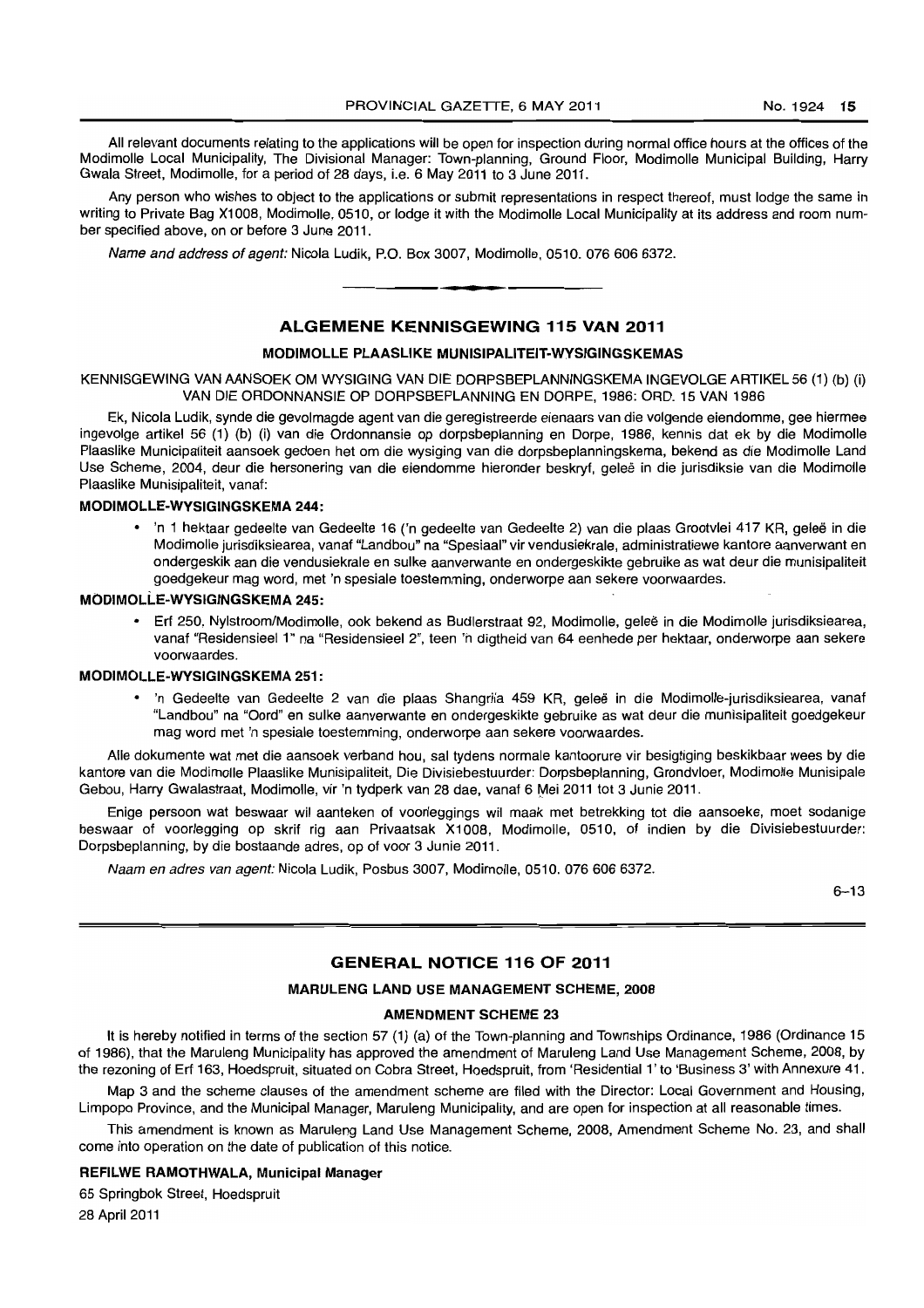## ALGEMENE KENNISGEWING 116 VAN 2011

## MARULENG-GRONDGEBRUIKSKEMA,2008

#### WYSIGINGSKEMA 23

Hiermee word ooreenkomstig die bepalings van artikel 57 (1) (a) van die Ordonnansie op Dorpsbeplanning en Dorpe, 1986 (Ordonnansie 15 van 1986), bekendgemaak dat die Maruleng Munisipaliteit goedgekeur het dat Maruleng-grondgebruikskema, 2008, gewysig word deur die hersonering van Erf 163, Hoedspruit, gelee te Cobrastraat, Hoedspruit, van 'Residensieel l' na 'Besigheid 3' met Bylae 41.

Kaart 3 en die skemaklousules word in bewaring gehou deur die Direkteur: Plaaslike Regering en Behuising, Limpopo Provinsie, en die Munisipale Bestuurder, Maruleng Munisipaliteit, en is beskikbaar vir inspeksie op aile redelike tye.

Hierdie wysiging staan bekend as wysiging van die Maruleng-grondgebruikskema, 2008, Wysigingskema No. 23, en tree op datum van publikasie van hierdie kennisgewing in werking.

#### REFILWE RAMOTHWALA, Munisipale Bestuurder

Springbokstraat 65, Hoedspruit 28 April 2011

## GENERAL NOTICE 117 OF 2011

#### MARULENG LAND USE MANAGEMENT SCHEME, 2008

#### AMENDMENT SCHEME 24

It is hereby notified in terms of the section 57 (1) (a) of the Town-planning and Townships Ordinance, 1986 (Ordinance 15 of 1986), that the Maruleng Muncipality has approved the amendment of Maruleng Land Use Management Scheme, 2008, by the rezoning of Erf 123, Hoedspruit, situated on Eland Street, Hoedspruit, from 'Residential l' to 'Residential 3' with Annexure 42.

Map 3 and the scheme clauses of the amendment scheme are filed with the Director: Local Government and Housing, Limpopo Province, and the Municipal Manager, Maruleng Municipality, and are open for inspection at all reasonable times.

This amendment is known as Maruleng Land Use Management Scheme, 2008, Amendment Scheme No. 24, and shall come into operation on the date of publication of this notice.

## REFILWE RAMOTHWALA, Municipal Manager

65 Springbok Street, Hoedspruit

28 April 2011

## **ALGEMENE KENNISGEWING 117 VAN 2011**

• **\_ 1** 

#### MARULENG-GRONDGEBRUIKSKEMA, 2008

## WVSIGINGSKEMA 24

Hiermee word ooreenkomstig die bepalings van artikel57 (1) (a) van die Ordonnansie op Dorpsbeplanning en Dorpe, 1986 (Ordonnansie 15 van 1986), bekendgemaak dat die Maruleng Munisipaliteit goedgekeur het dat Maruleng-grondgebruikskema, 2008, gewysig word deur die hersonering van Erf 123, Hoedspruit, geleë te Elandstraat, Hoedspruit, van 'Residensieel 1' na 'Residensieel 3' met Bylae 42.

Kaart 3 en die skemaklousules word in bewaring gehou deur die Direkteur: Plaaslike Regering en Behuising, Limpopo Provinsie, en die Munisipale Bestuurder, Maruleng Munisipaliteit, en is beskikbaar vir inspeksie op aile redelike tye.

Hierdie wysiging staan bekend as wysiging van die Maruleng-grondgebruikskema, 2008, Wysigingskema No. 24, en tree op datum van publikasie van hierdie kennisgewing in werking.

## REFILWE RAMOTHWALA, Munisipale Bestuurder

Springbokstraat 65, Hoedspruit 28 April 2011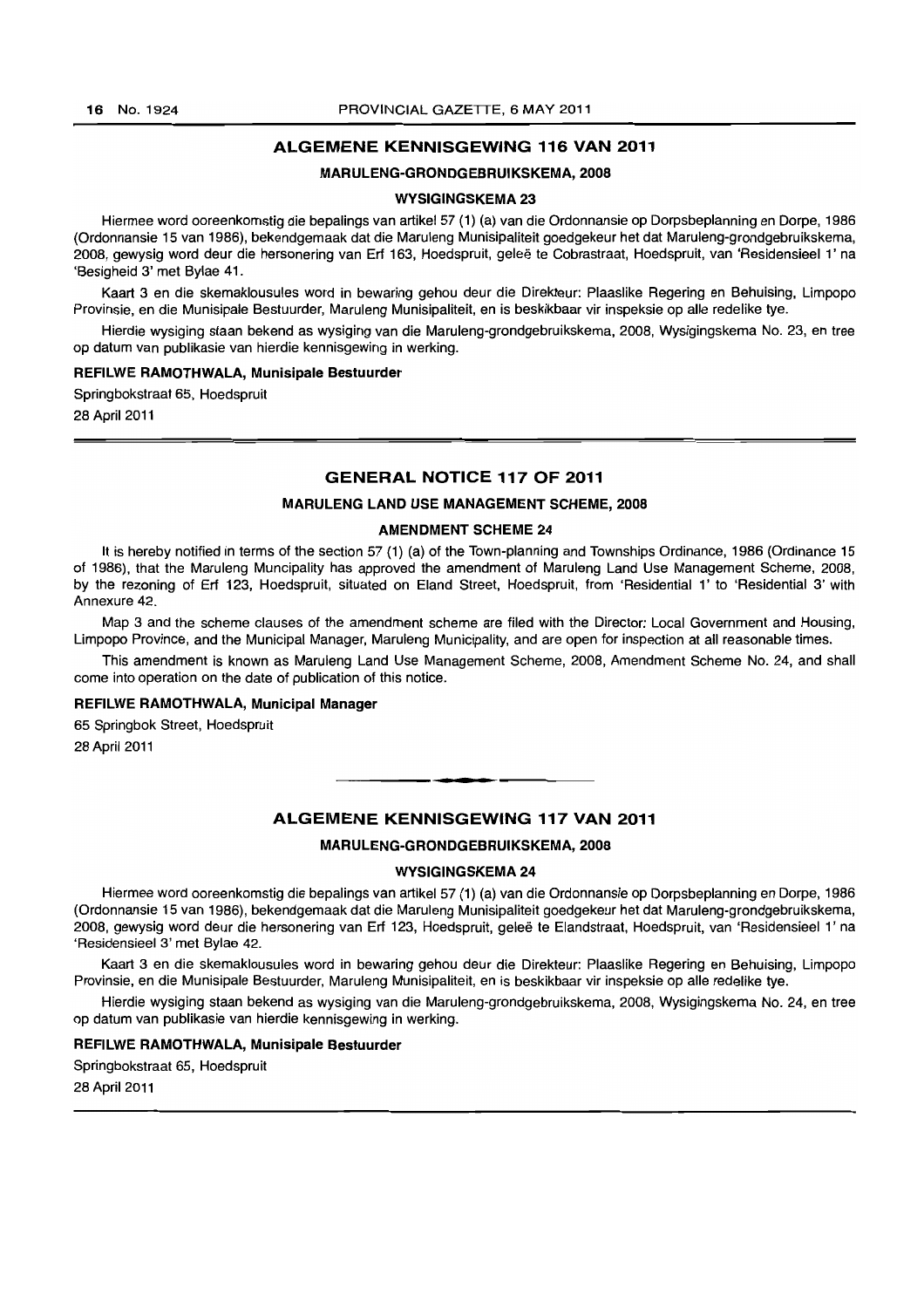## LOCAL AUTHORITY NOTICES PLAASLIKE BESTUURSKENNISGEWINGS

## LOCAL AUTHORITY NOTICE 147

## POLOKWANE/PERSKEBULT AMENDMENT SCHEME 233

## NOTICE OF APPLICATION FOR THE AMENDMENT OF THE POLOKWANE/PERSKEBULT TOWN PLANNING SCHEME, 2007, IN TERMS OF SECTION 56(1) (B) (i) OF THE TOWN PLANNING AND TOWNSHIPS ORDINANCE, 1986 (ORDINANCE NO 15 OF 1986)

I, Charlotte van der Merwe, being the authorized agent of the owner of the erf mentioned below, hereby give notice in terms of section 56(1)(b)(i) of the Town Planning and Townships Ordinance, 1986 (Ordinance No 15 of 1986) that I have applied to the Polokwane Municipality for the amendment of the Town Planning Scheme known as the Polokwane/Perskebult Town Planning Scheme, 2007 to rezone Portion 3 of erf 5767, Pietersburg, situated at the corner of Grobler and Compensatie Street, Polokwane, from "Residential 1" to "Special" for Medical Consulting Rooms, subject to conditions as stipulated in Annexure 96.

Particulars of the application will lie for inspection during normal office hours at the office of the Manager: Spatial Planning and Land Use Management, first floor, Civic Centre, Landdros Mare Street, Polokwane for a period of 28 days from 29 April 2011.

Objections to or representations in respect of the application must be lodged with or made in writing to the Municipal Manager at the above address or at POBox 111, Polokwane, 0700 within a period of 28 days from 29 April 2011. ADRESS OF AGENT: KAMEKHO TOWN PLANNERS, PO BOX 4169, POLOKWANE, 0700

TEL: 015 295 7382, Fax: 0152959693

## PLAASLIKE BESTUURSKENNISGEWING 147

**. -**

## POLOKWANE/PERSKEBULT WYSIGINGSKEMA 233

## KENNISGEWING VAN DIE AANSOEK OM DIE WYSIGING VAN DIE POLOKWANE/PERSKEBULT DORPSBEPLANNINGSKEMA, 2007 INGEVOLGE ARTIKEL 56(1)(B)(i) VAN DIE ORDONNANSIE OP DORPSBEPLANNING EN DORPE, 1986 (ORDONNANSIE NO 15 VAN 1986)

Ek, Charlotte van der Merwe, synde die gemagtigde agent van die eienaar van die ondergenoemde erf, gee hiermee ingevolge artikel 56(1)(b)(i) van die Ordonnansie op Dorpsbeplanning en Dorpe, 1986 (Ordonnansie 15 van 1986) kennis dat ek by die Polokwane Munisipaliteit aansoek gedoen het om die wysiging van die Dorpsbeplanningskema bekend as die Polokwane/Perskebult Dorpsbeplanningskema, 2007 deur hersonering van die Gedeelte 3 van Erf 5767, Pietersburg, op die hoek van Grobler en Compensatie Straat, Polokwane, vanaf "Residensieel 1" na "Spesiaal" vir Mediese Spreekkamers, onderworpe aan bepalings uiteengesit in Bylaag 96.

Besonderhede van die aansoek lê ter insae gedurende kantoorure by die kantoor van die Bestuurder: Ruimtelike Beplanning en Grondgebruikbestuur, eerste vloer, Burgersentrum, Landros Marestraat, Polokwane vir 'n tydperk van 28 dae vanaf 29 April 2011.

Besware teen of vertoe ten opsigte van die aansoek moet binne 'n tydperk van 28 dae vanaf 29 April 2011 skriftelik by of tot die Munisipale Bestuurder by bovermelde adres of by Posbus 111, Polokwane, 0700 ingedien of gerig word.

ADRES VAN AGENT: KAMEKHO STADSBEPLANNERS, POSBUS 4169, POLOKWANE 0700 TEL: 0152957382, Fax: 0152959693

29-06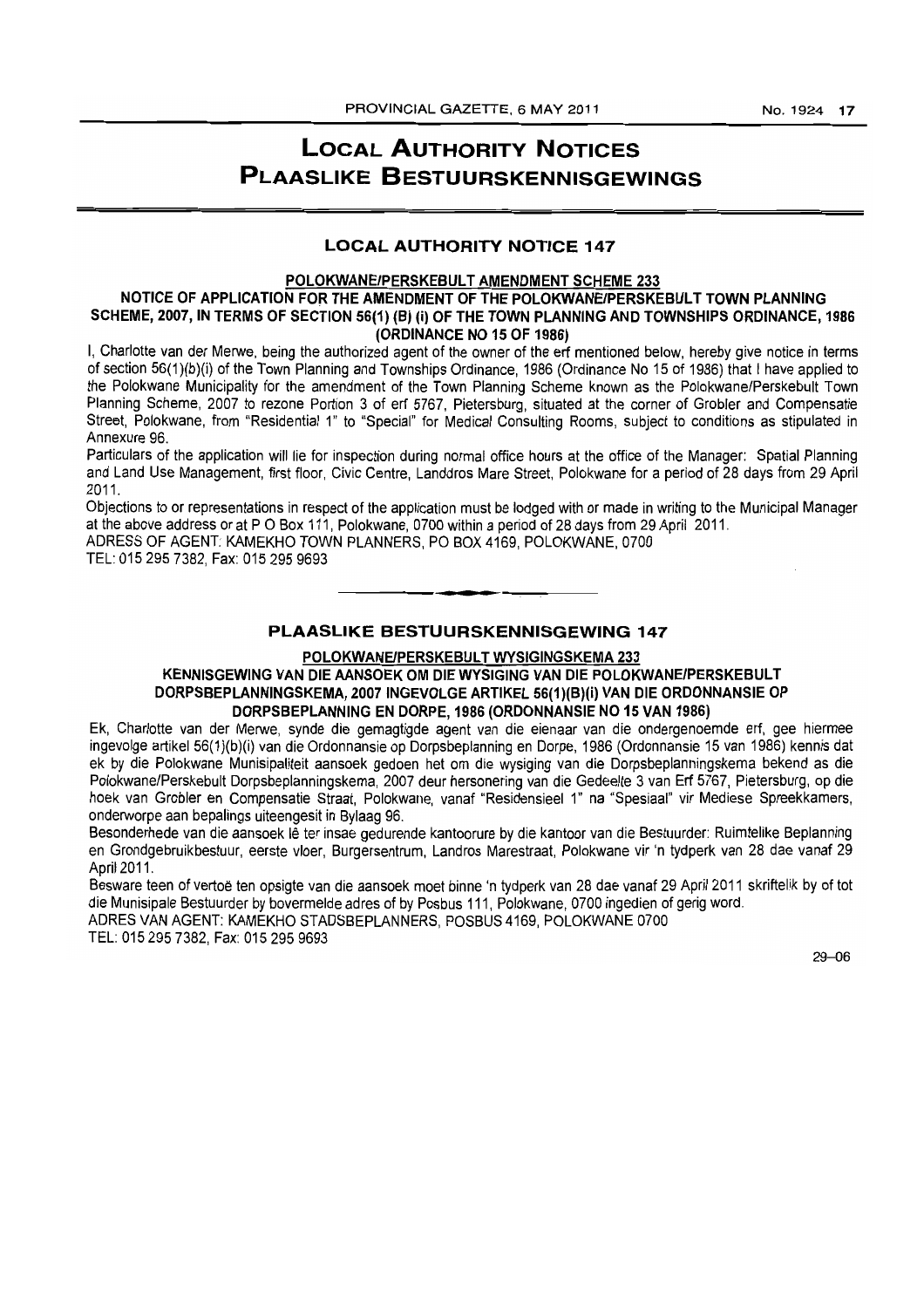## **LOCAL AUTHORITY NOTICE 160**

## **POLOKWANE/PERSKEBULT AMENDMENT SCHEME 235**

## NOTICE OF APPLICATION FOR THE AMENDMENT OF THE POLOKWANE/PERSKEBULT TOWN PLANNING **SCHEME, 2007, IN TERMS OF SECTION 56(1) (B) (i) OF THE TOWN PLANNING AND TOWNSHIPS ORDINANCE, 1986 (ORDINANCE NO 15 OF 1986)**

I, Charlotte van der Merwe, being the authorized agent of the owner of the ert mentioned below, hereby give notice in terms of section 56(1}(b)(i) of the Town Planning and Townships Ordinance, 1986 (Ordinance No 15 of 1986) that I have applied to the Polokwane Municipality for the amendment of the Town Planning Scheme known as the Polokwane/Perskebult Town Planning Scheme, 2007 to rezone Portion 4 of erf 794, Pietersburg, situated at the corner of Plein and Van Boeschoten Street, Polokwane, from "Residential 1" to "Special" for Wellness & Beauty Salon and Medical Consulting Rooms, subject to conditions as stipulated in Annexure 98.

Particulars of the application will lie for inspection during normal office hours at the office of the Manager: Spatial Planning and land Use Management, first floor, Civic Centre, Landdros Mare Street, Polokwane for a period of 28 days from 6 May 2011

Objections to or representations in respect of the application must be lodged with or made in writing to the Municipal Manager at the above address or at P O Box 111, Polokwane, 0700 within a period of 28 days from 6 May 2011.

ADRESS OF AGENT: KAMEKHO TOWN PLANNERS, PO BOX 4169, POLOKWANE, 0700 TEL: 015295 7382, Fax: 015295 9693

## **PLAASLIKE BESTUURSKENNISGEWING 160**

**• I** 

## **POLOKWANE/PERSKEBULT WYSIGINGSKEMA 235**

**KENNISGEWING VAN DIE AANSOEK OM DIE WYSIGING VAN DIE POLOKWANE/PERSKEBULT**  DORPSBEPLANNINGSKEMA, 2007 INGEVOLGE ARTIKEL 56(1)(B)(i) VAN DIE ORDONNANSIE OP **DORPSBEPlANNING EN DORPE, 1986 (ORDONNANSIE NO 15 VAN 1986)** 

Ek, Charlotte van der Merwe, synde die gemagtigde agent van die eienaar van die ondergenoemde ert, gee hiermee ingevolge artikel 56(1)(b)(i) van die Ordonnansie op Dorpsbeplanning en Dorpe, 1986 (Ordonnansie 15 van 1986) kennis dat ek by die Polokwane Munisipaliteit aansoek gedoen het om die wysiging van die Dorpsbeplanningskema bekend as die Polokwane/Perskebult Oorpsbeplanningskema, 2007 deur hersonering van die Gedeelte 4 van Ert 794, Pietersburg, op die hoek van Plein en Van Boeschotenstrate, Polokwane, vanaf "Residensieel 1" na "Spesiaal" vir Gesondheids- & Skoonheidsalon en Mediese Spreekkamers, onderworpe aan sekere bepalings soos uiteengesit in Bylaag 98.

Besonderhede van die aansoek Ie ter insae gedurende kantoorure by die kantoor van die Bestuurder: Ruimtelike Beplanning en Grondgebruikbestuur, eerste vloer, Burgersentrum, Landdros Marestraat, Polokwane vir 'n tydperk van 28 dae vanaf 6 Mei 2011.

Besware teen of vertoe ten opsigte van die aansoek moet binne 'n tydperk van 28 dae vanaf 6 Me; 2011 skriftelik by of tot die Munisipale Bestuurder by bovermelde adres of by Posbus 111, Polokwane, 0700 ingedien of gerig word. ADRES VAN AGENT: KAMEKHO STADSBEPLANNERS, POSBUS 4169, POLOKWANE 0700 TEL: 015 295 7382, Fax: 015 295 9693

 $6 - 13$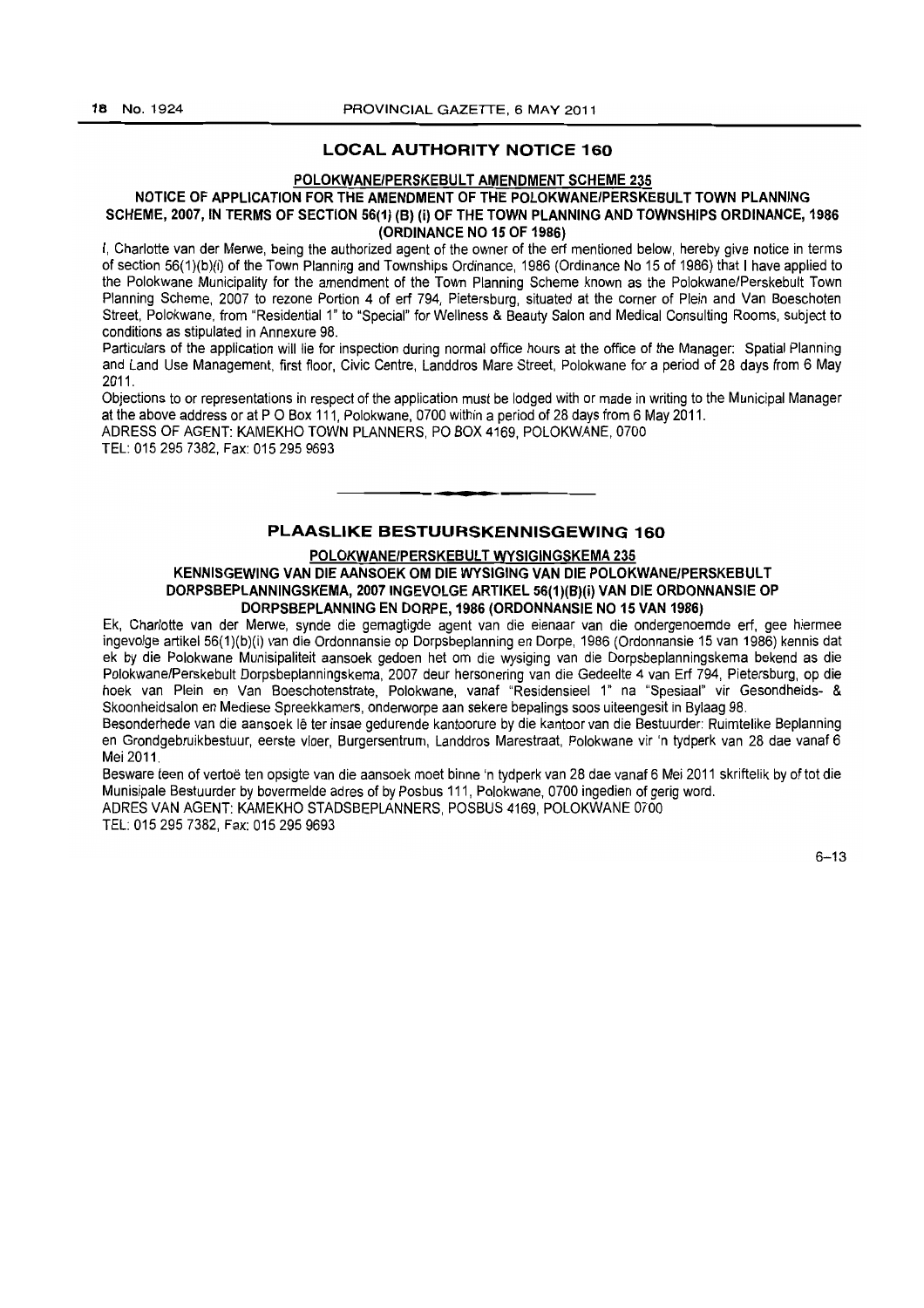## LOCAL AUTHORITY NOTICE 159

## THULAMELA LOCAL MUNICIPALITY

## NOTICE FOR REZONING/CHANGE OF LAND USE

It is hereby notified that an application has been made by the firm Fulwana Planning Consultants, on behalf of the registered owners for the amendment of the zoning and use of land on Erf 58, Thohoyandou A, from "Residential 1" to "Residential 2", for the purpose of erecting of 10 town-houses. .

The application and the relevant documents are open for inspection at the office of the Senior Manager: Planning and Development, Thulamela Local Municipality, First Floor, Thohoyandou, for 28 days from the 29th of April 2011.

Objection to the application must be lodged with or made in writing to the Municipality Manager: Thulamela Municipality, P.O. Box 5066, Thohoyandou, 0700, for a period of 28 days from the 29th of April 2011.

Address of authorised agent: Fulwana Planning Consultants, P.O. Box 55980, Polokwane, 0700. Tel: (015) 297-6060. Fax: 086 663 5119/(015) 297-4040.

## LOCAL AUTHORITY NOTICE 159

I **\_ T** 

## THULAMELA LOCAL MUNICIPALITY

#### NDIVHADZO YA U SHANDUKISWA HA KUSHUMISELE KWA MAVU

Vha khou divhadziwa uri huna khumbelo yo itiwaho nga vha Fulwana Planning Consultants, vho imela mune wa tshitentsi tshi divheyaho sa Erf 58 Thohoyandou A, u shandukisa kushumisele u bva kha "Residential 1" vhune ha vha vhudzulo ha muta muthihi u ya kha "Residential 2", u itela u fhata nndu dza u dzula dzi swikaho fumi dzharatani nthihi.

Vhane vha takalela u vhala nga ha khumbelo iyi na mariwalo a yelanaho nayo, vha nga a wana ofisini ya Minidzhere muhulwane wa ku dzudzanyele na mvelaphanda, kha luta lwa u thoma kha tshifhato tsha masipala wa Thulamela Thohoyandou. Manwalo ayo a do wanala lwa tshifhinga tshi edanaho maduvha a fumbili malo (28) u bva dzi 29 dza nwedzi wa Lambamai 2011, line la vha duvha la u a ndadziwa ha iyi khumbelo.

Vhane vha vha na mbilaelo malugana na iyi khumbelo vha nwalele minidzhere wa masipala wa Thulamela kha diresi itevhelaho: P.O. Box 5066, Thohoyandou, 0950. Mbilaelo dzi do tanganedziwa Iwa maduvha a fumbili malo (28) u bva dzi 29 dza nwedzi wa Lambamai 2011 line la vha duvha la u thoma la u a ndadziwa ha iyi khumbelo.

Diresi ya dzhendedzi lire mulayoni malugana na iyi khumbelo: Fulwana Planning Consultants, P.O. Box 55980, Polokwane, 0700. Tel: (015) 297-6060. Fax: (015) *297-40401086* 663 5119.

29-06

## LOCAL AUTHORITY NOTICE 161

## POLOKWANE MUNICIPALITY

## POLOKWANE/PERSKEBULT AMENDMENT SCHEME 59

It is hereby notified in terms of section 57 (1) (a) of the Town-planning and Townships Ordinance, 1986 (Ordinance 15 of 1986), that the Polokwane Municipality has approved the rights of Polokwane/Perskebult Town-planning Scheme, 2007, by the rezoning of Erf 1605, Pietersburg 'Extension 6, from "Residential 1" to "Special", for overnight accommodation with Annexure 25.

Map 3 and the scheme clauses of the amendment scheme are filed with the Director: Local Government and Housing, Limpopo Province, and the Municipal Manager, Polokwane Municipality, and are open for inspection at all reasonable times.

This amendment is known as Polokwane/Perskebult Amendment Scheme No. 59, and shall come into operation on the date of publication of this notice.

## Mrs F L LAMOLA, Municipal Manager

Civic Centre, Pietersburg

11 April 2011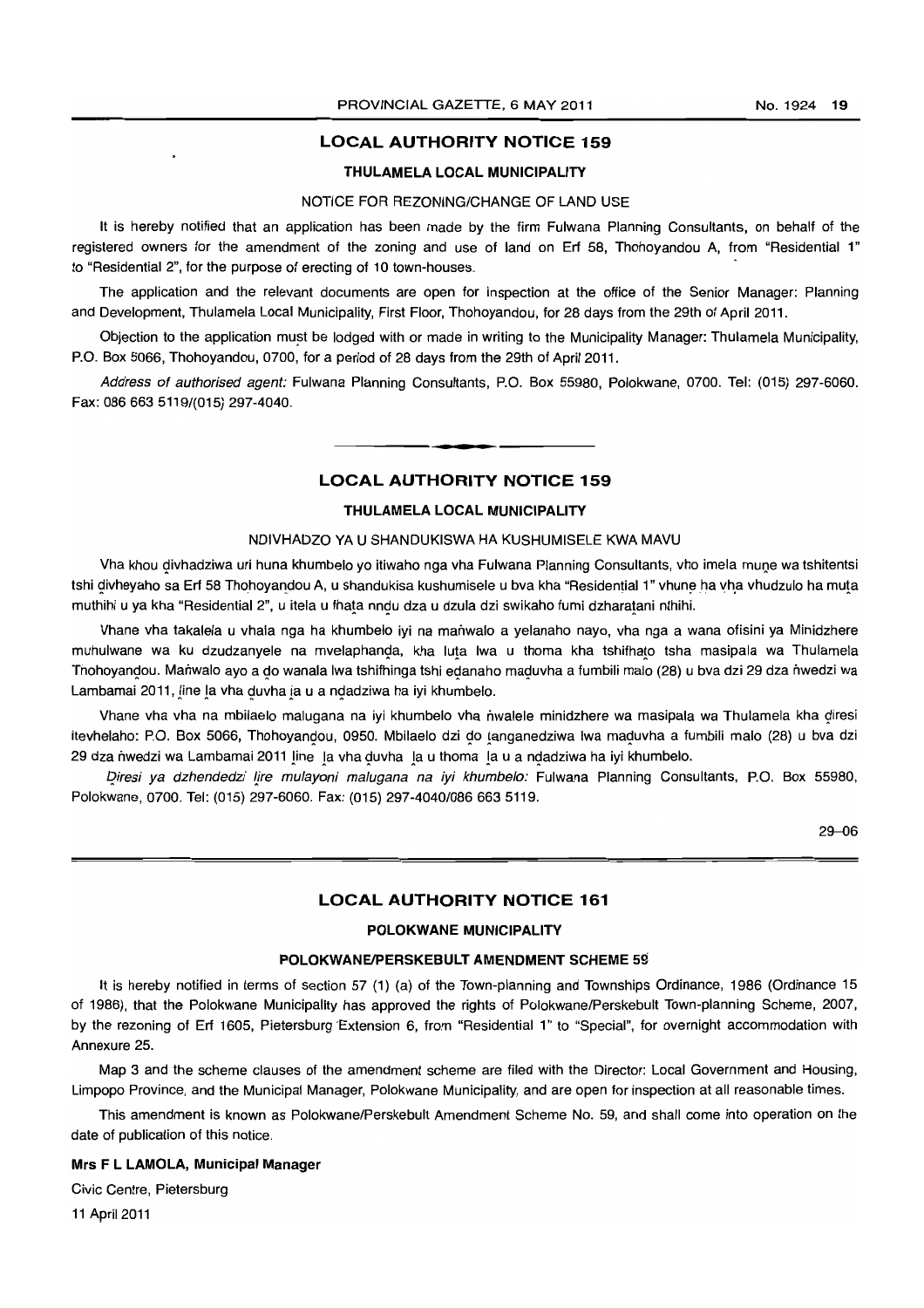## **PLAASLIKE BESTUURSKENNISGEWING 161**

## **POLOKWANE MUNISIPALITEIT**

## **POLOKWANEIPERSKEBULT-WVSIGINGSKEMA 59**

Hiermee word ooreenkomstig die bepalings van artikel 57 (1) (a) van die Ordonnansie op Dorpsbeplanning en Dorpe, 1986 (Ordonnansie 15 van 1986), bekendgemaak dat die Polokwane Munisipaliteit goedgekeur het dat Polokwane/Perskebultdorpsbeplanningskema, 2007, gewysig word deur die hersonering van 1605 Pietersburg Uitbreiding 6, vanaf "Residensieel 1" na "Spesiaal", vir oornag akkommodasie met Bylae 25.

Kaart 3 en die skemaklousules word in bewaring gehou deur die Direkteur Plaaslike Regering en Behuising, Limpopo Provinsie, en die Munisipale Bestuurder, Polokwane Munisipaliteit, en is beskikbaar vir inspeksie op aile redelike tye.

Hierdie wysiging staan bekend as Polokwane/Perskebult-wysigingskema No. 59, en tree op datum van publikasie van hierdie kennisgewing in werking.

#### **Mrs F L LAMOLA, Munisipale Bestuurder**

Burgersentrum, Pietersburg

11 April 2011

## **LOCAL AUTHORITY NOTICE 162**

## **LEPHALALE MUNICIPALITY**

#### **ELLISRASIMARAPONG AMENDMENT SCHEME 33**

It is hereby notified in terms of section 57 (1) (a) of the Town-planning and Townships Ordinance, 1986 (Ordinance 15 of 1986), that the Lephalale Municipality has approved the amendment of the EllisraslMarapong Town-planning Scheme, 1996, by the rezoning of the farm Hoopdaal 647 KQ, from "Agriculture" to "Special", subject to certain conditions as contained in Annexure 10.

Map 3 and the scheme clauses of the amendment scheme are filed with the Municipal Manager, Lephalale Municipality, and the Deputy Director: Limpopo Province, Department of Local Government and Housing, Polokwane, and are open for inspection during normal office hours.

This amendment is known as Ellisras/Marapong Amendment Scheme 33, and shall come into operation on the date of publication of this notice.

## **AS NAIDOO, Municipal Manager**

Civic Centre, Private Bag X136, Ellisras, 0555 Date: 15 April 2011 Notice Number: A28/2011 Reference: 15/4/3/33

## **PLAASLIKE BESTUURSKENNISGEWING 162**

**-**

## **LEPHALALE MUNISIPALITEIT**

#### **ELLISRAS/MARAPONG-WVSIGINGSKEMA 33**

Hiermee word ooreenkomstig die bepalings van artikel 57 (1) (a) van die Ordonnansie op Dorpsbeplanning en Dorpe, 1986 (Ordonnansie 15 van 1986), bekendgemaak dat die Lephalale Munisipaliteit die wysiging van die Ellisras/Marapongdorpsbeplanningskema, 1996, goedgekeur het, deur die hersonering van die plaas Hoopdaal 647 KQ, van "Landbou" na "Spesiaal", onderworpe aan sekere voorwaardes soos verval in Bylae 10.

Kaart 3 en die skemaklousules van hierdie wysigingskema word deur die Munisipale Bestuurder van Lephalale Munisipaliteit, en die Adjunk Direkteur: Limpopo Provinsie, Departement van Plaaslike Regering en Behuising, Polokwane, in bewaring gehou en Iê gedurende normale kantoorure ter insae.

Hierdie wysigingskema staan bekend as Ellisras/Marapong-wysigingskema 33, en tree op die datum van publikasie van hierdie kennisgewing in werking.

## **AS NAIDOO, Munisipale Bestuurder**

Burgersentrum, Privaatsak X136, Ellisras, 0555 Datum: 15 April 2011 Kennisgewingnommer: A28/2011 Verwysing: 15/4/3/33